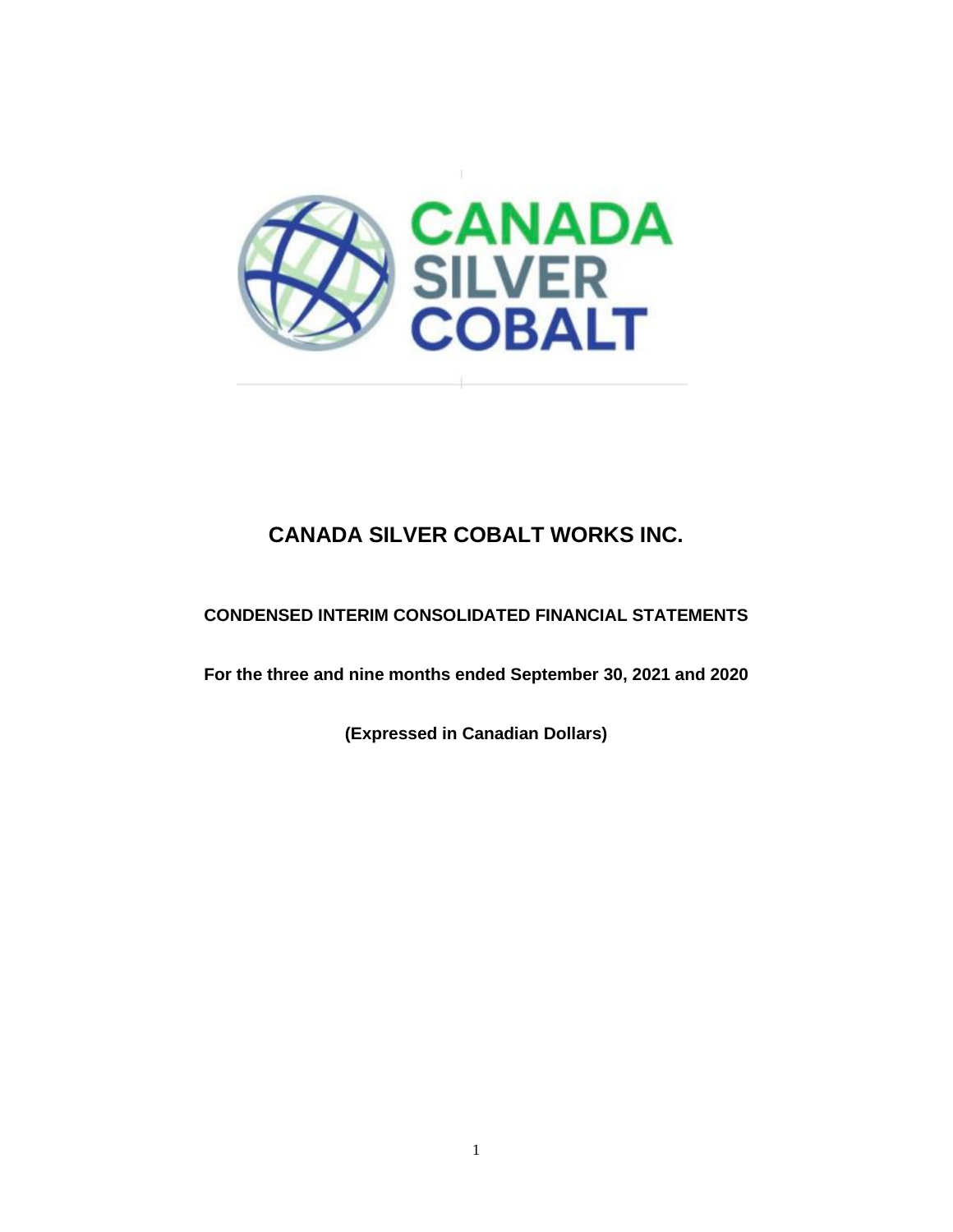#### **Responsibility for Financial Statements**

The accompanying unaudited interim condensed consolidated financial statements of Canada Silver Cobalt Works Inc. (Formerly Canada Cobalt Works Inc. and Castle Silver Resources Inc.) (the "Company") for the three and nine months ended September 30, 2021 have been prepared by management in accordance with International Financial Reporting Standards applicable to interim financial statements (see note 2) to the unaudited interim condensed consolidated financial statements. Recognizing that the Company is responsible for both the integrity and objectivity of the unaudited financial statements, management is satisfied that these unaudited interim condensed consolidated financial statements have been fairly presented.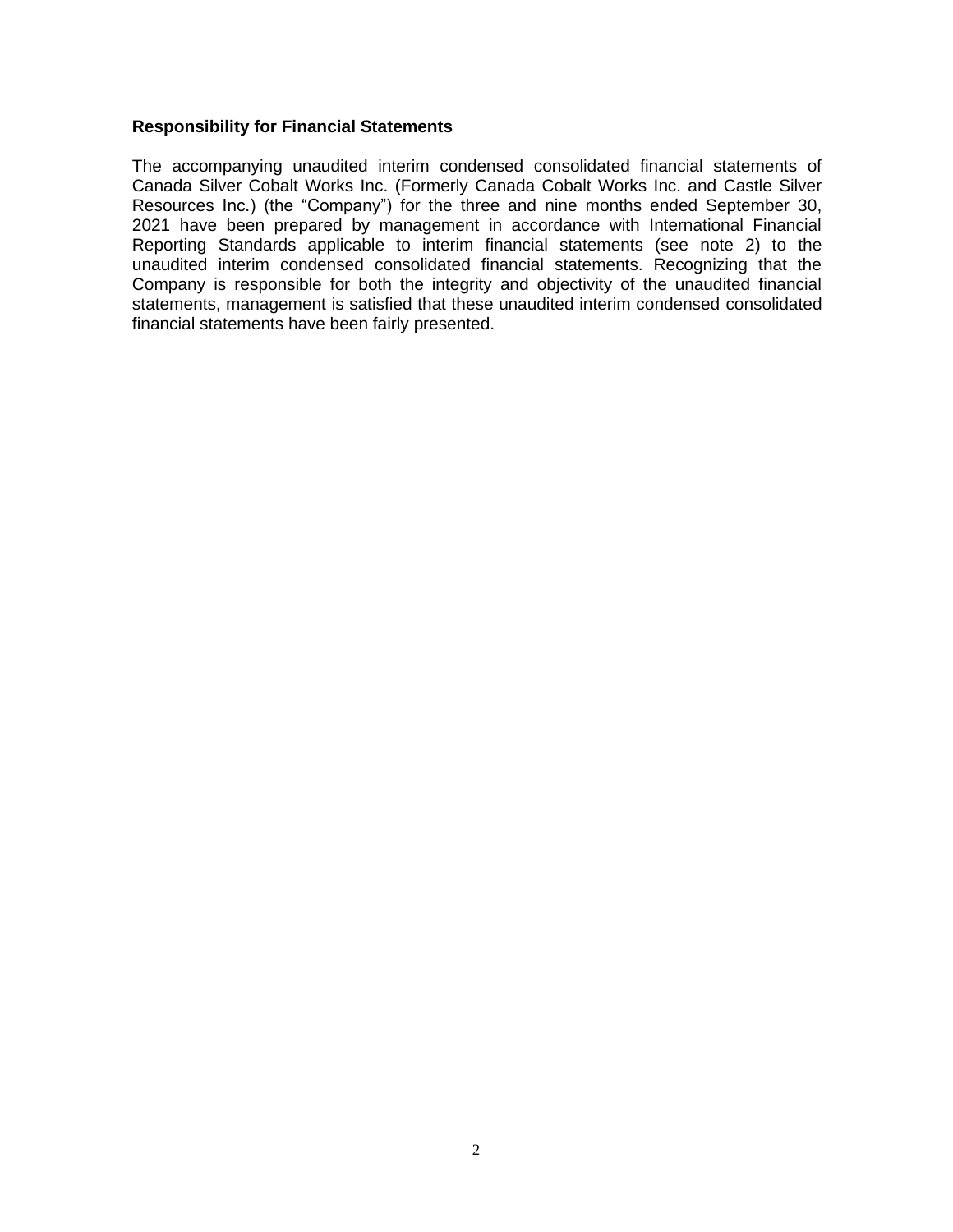(Formerly Canada Cobalt Works Inc)

#### Condensed Interim Consolidated Statements of Financial Position (Unaudited - expressed in Canadian Dollars)

|                                        | <b>Notes</b> | As at<br>September 30,<br>2021 | As at<br>December 31,<br>2020 |
|----------------------------------------|--------------|--------------------------------|-------------------------------|
|                                        |              | \$                             | $\overline{\mathcal{S}}$      |
| <b>ASSETS</b><br><b>Current assets</b> |              |                                |                               |
| Cash                                   |              | 25,436                         | 6,421,345                     |
| Amounts receivable                     | 4            | 667,342                        | 1,048,199                     |
| Prepaid expenses                       |              | 53,047                         | 119,632                       |
| Marketable securities                  | 5            | 1,050,000                      |                               |
| <b>Total current assets</b>            |              | 1,795,825                      | 7,589,176                     |
| Property, plant, and equipment         | 8            | 1,907,545                      | 1,774,659                     |
|                                        |              |                                |                               |
| <b>Total assets</b>                    |              | 3,703,370                      | 9,363,835                     |
| <b>EQUITY AND LIABILITIES</b>          |              |                                |                               |
| <b>Liabilities</b>                     |              |                                |                               |
| <b>Current liabilities</b>             |              |                                |                               |
| Trade payables and accrued liabilities | 10           | 1,471,137                      | 766,695                       |
|                                        |              |                                |                               |
| <b>Total liabilities</b>               |              | 1,471,137                      | 766,695                       |
| <b>Equity</b><br>Share capital         | 9            | 46,711,444                     | 43,818,244                    |
| Reserves                               | 9            | 8,159,471                      | 8,345,327                     |
| Contributed surplus                    |              | 5,409,106                      | 4,844,479                     |
| <b>Deficit</b>                         |              | (58,047,788)                   | (48, 410, 910)                |
|                                        |              |                                |                               |
| <b>Total equity</b>                    |              | 2,232,233                      | 8,597,140                     |
| <b>Total equity and liabilities</b>    |              | 3,703,370                      | 9,363,835                     |

**Nature of Business and Going Concern** (Note 1), **Exploration and Evaluation Projects** (Note 7), **Commitments and Contingencies** (Note 13), **Amendments to Prior Period** (Note 14) and **Subsequent Events** (Note 15)

#### **APPROVED BY THE BOARD:**

Director Director Director

*"Frank Basa" "Jacques Monette"*

The accompanying notes are an integral part of these condensed interim consolidated financial statements.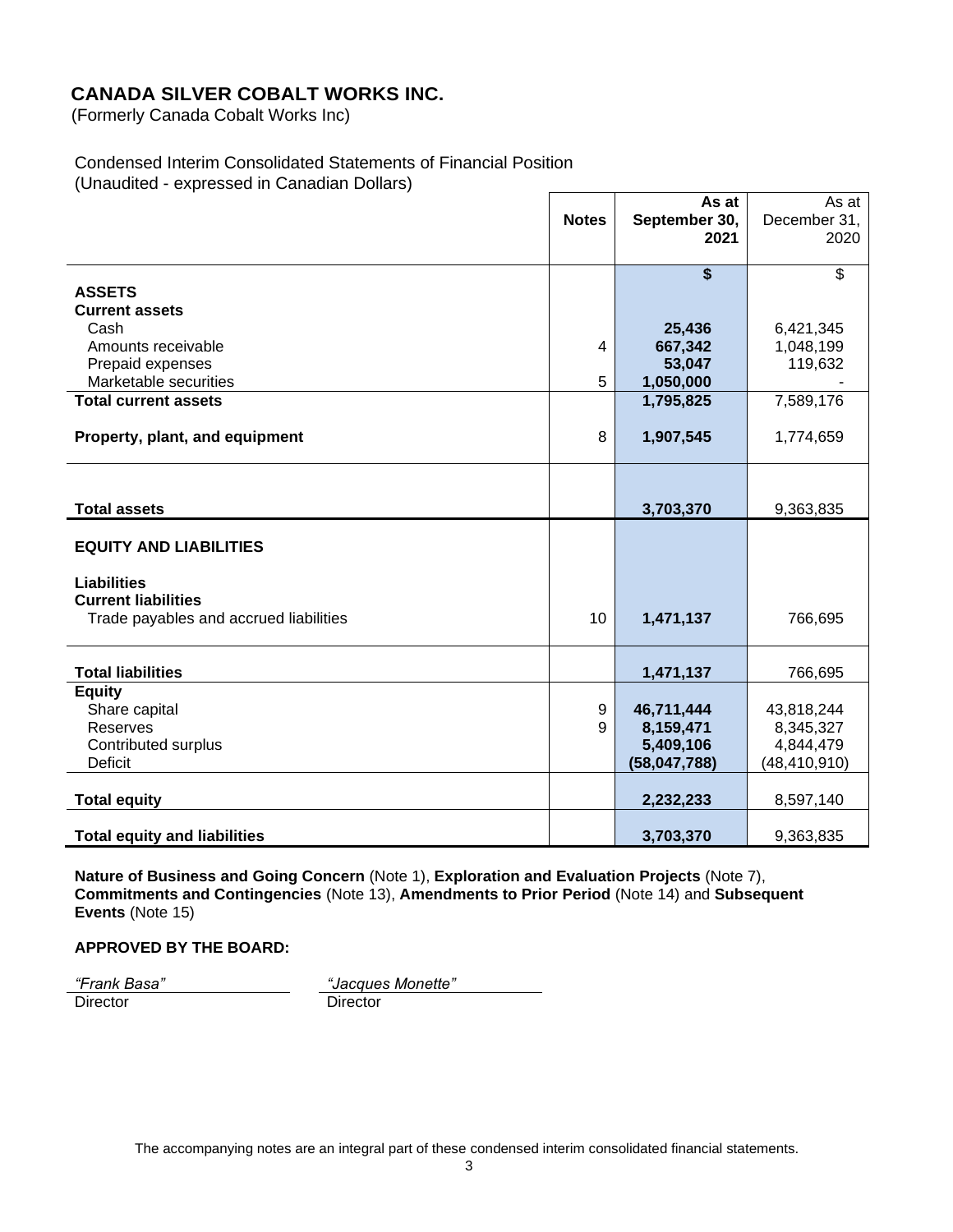(Formerly Canada Cobalt Works Inc)

Condensed Interim Consolidated Statements of Loss and Comprehensive Loss (Unaudited - expressed in Canadian Dollars)

|                                                |                | Three months ended |                                     | <b>Nine months ended</b> |                  |  |
|------------------------------------------------|----------------|--------------------|-------------------------------------|--------------------------|------------------|--|
|                                                | <b>Notes</b>   | <b>September</b>   | <b>September</b>                    | <b>September</b>         | <b>September</b> |  |
|                                                |                | 30, 2021           | 30, 2020                            | 30, 2021                 | 30, 2020         |  |
|                                                |                |                    | Note 14                             |                          | Note 14          |  |
|                                                |                | \$                 | \$                                  | S                        |                  |  |
| <b>Expenses</b>                                |                |                    |                                     |                          |                  |  |
| Exploration and evaluation                     | $\overline{7}$ | 1,633,303          | 4,482,277                           | 6,107,817                | 5,889,610        |  |
| Corporate                                      |                |                    |                                     |                          |                  |  |
| Accounting and audit                           |                | 30,910             | 15,060                              | 47,485                   | 25,237           |  |
| Admin and general expenses                     |                | 67,943             | 12,737                              | 273,252                  | 18,612           |  |
| Corporate development                          |                | 89,000             |                                     | 278,362                  |                  |  |
| Filing costs and shareholders' information     |                | 81,005             | 175,953                             | 221,519                  | 286,832          |  |
| Legal fees                                     |                | 97,534             | 80,963                              | 113,277                  | 126,250          |  |
| Marketing and communications                   |                | 60,496             | 247,638                             | 408,217                  | 385,734          |  |
| Consulting and professional fees               |                | 62,922             | 559,919                             | 311,530                  | 1,105,029        |  |
| Salaries and wages                             | 10             | 24,182             | 89,099                              | 57,251                   | 117,223          |  |
| Temiskaming testing laboratory                 |                | 128,645            | (94, 249)                           | 501,736                  |                  |  |
| Stock-based compensation                       | 9, 10          | 74,427             | 87,291                              | 241,238                  | 520,486          |  |
| Travel, lodging and food                       |                | 3,214              | 8,798                               | 8,871                    | 29,258           |  |
| <b>Total corporate expenses</b>                |                | 720,278            | 1,183,209                           | 2,462,738                | 2,614,661        |  |
| <b>Other items</b>                             |                |                    |                                     |                          |                  |  |
| Other (income) expenses                        |                | 39,141             | 94,449                              | 137,613                  | (272, 118)       |  |
| Premium on flow-through shares                 |                |                    |                                     | (214, 540)               | (160,000)        |  |
| Unrealized loss on marketable securities       | 5              | 472,500            |                                     | 1,143,250                |                  |  |
| <b>Total other items</b>                       |                | 511,641            | 94,449                              | 1,479,614                | (432, 118)       |  |
| <b>Total expenses</b>                          |                | 2,865,222          | 5,759,935                           | 9,636,878                | 8,072,153        |  |
| Net loss and comprehensive loss for the period |                | (2,865,222)        | (5,759,935)                         | (9,636,878)              | (8,072,153)      |  |
|                                                |                |                    |                                     |                          |                  |  |
| Net loss per share - basic and diluted         |                | (0.022)            | (0.057)                             | (0.077)                  | (0.085)          |  |
| Weighted average number of shares              |                |                    |                                     |                          |                  |  |
| outstanding basic and diluted                  |                |                    | 128,097,500 100,673,959 124,468,405 |                          | 95,316,922       |  |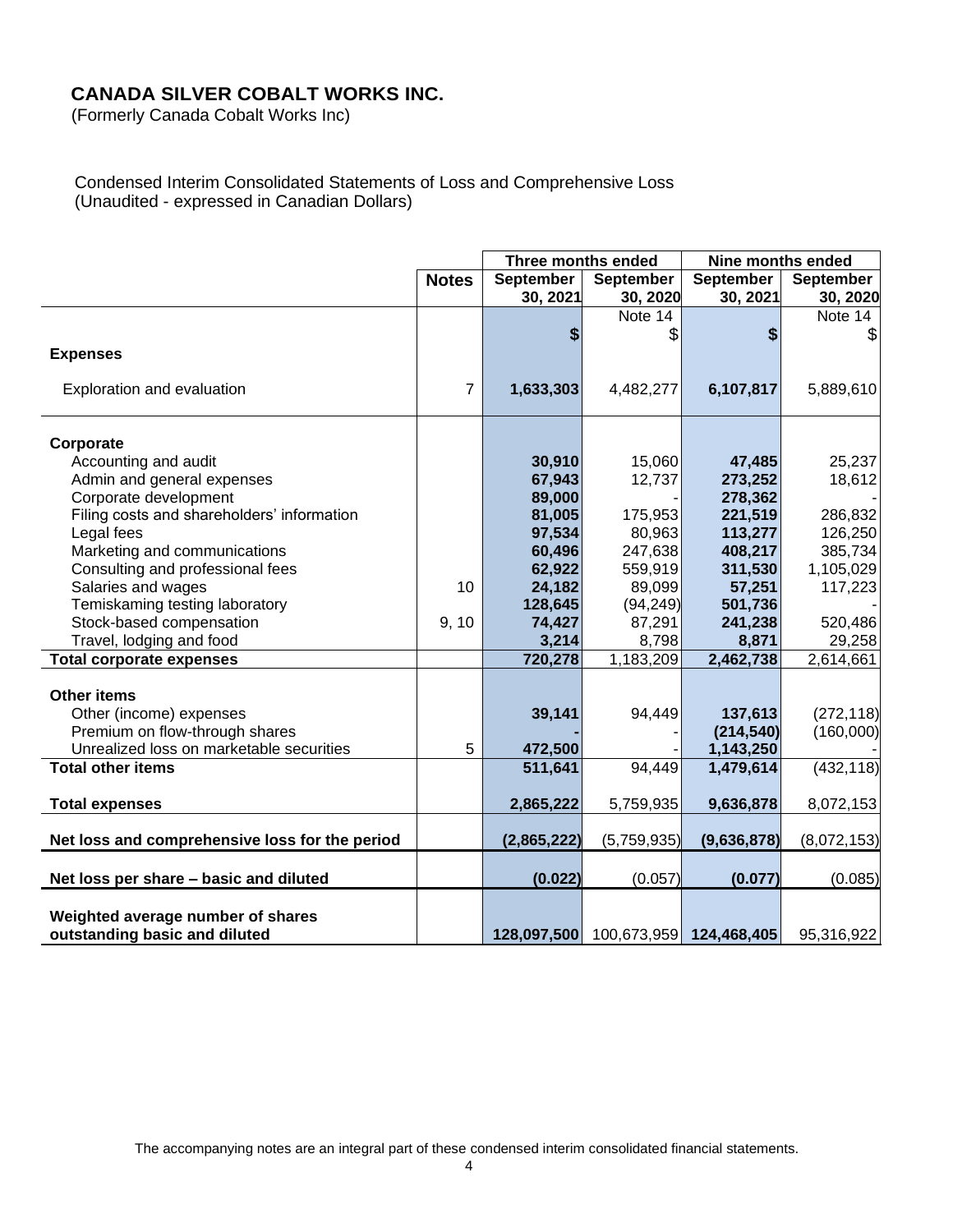(Formerly Canada Cobalt Works Inc.) Condensed Interim Consolidated Statements of Changes in Equity

|                                                              | Number of     | <b>Share</b>   |                 | <b>Contributed</b> |                | <b>Total Equity</b> |
|--------------------------------------------------------------|---------------|----------------|-----------------|--------------------|----------------|---------------------|
|                                                              | <b>Shares</b> | <b>Capital</b> | <b>Reserves</b> | <b>Surplus</b>     | <b>Deficit</b> |                     |
|                                                              |               |                |                 |                    | \$             |                     |
| Balances, December 31, 2019                                  | 90,275,528    | 29,690,079     | 3,825,909       | 4,456,096          | (37, 455, 224) | 516,860             |
| Private placements                                           | 14,261,327    | 5,470,763      | 2,472,967       |                    |                | 7,943,730           |
| <b>Exercise of warrants</b>                                  | 3,120,960     | 1,534,421      |                 |                    |                | 1,534,421           |
| Exercise of options                                          | 1,210,000     | 297,000        |                 |                    |                | 297,000             |
| Exercise of warrants -book value                             |               | 332,452        | (332, 452)      |                    |                |                     |
| Exercise of options - book value                             |               | 282,559        | (282, 559)      |                    |                |                     |
| Options and warrants cancelled or expired                    |               |                | (388, 383)      | 388,383            |                |                     |
| Issued for equipment and exploration and evaluation projects | 3,631,409     | 2,171,941      | 1,505,873       |                    |                | 3,677,874           |
| Stock-based compensation                                     |               |                | 520,486         |                    |                | 520,486             |
| Share issue costs                                            |               | (297, 632)     | 80,484          |                    |                | (217, 148)          |
| Net loss for the period                                      |               |                |                 |                    | (8,072,153)    | (8,072,153)         |
| Balances, September 30, 2020                                 | 112,499,224   | 39,481,583     | 7,402,325       | 4,844,479          | (45,527,379)   | 6,201,008           |
| Private placements                                           | 7,597,602     | 4,026,728      | 710,662         |                    |                | 4,737,390           |
| Exercise of options                                          | 700,000       | 185,000        |                 |                    |                | 185,000             |
| Exercise of warrants -book value                             |               |                |                 |                    |                |                     |
| Exercise of options - book value                             |               | 224,043        | (224, 043)      |                    |                |                     |
| Issued for equipment and exploration and evaluation projects | 120,238       | 67,334         |                 |                    |                | 67,334              |
| Stock-based compensation                                     |               |                | 419,242         |                    |                | 419,242             |
| Share issue costs                                            |               | (166, 444)     | 37,141          |                    |                | (129, 303)          |
| Net loss for the period                                      |               |                |                 |                    | (2,883,531)    | (2,883,531)         |
| Balances, December 31, 2020                                  | 120,917,064   | 43,818,244     | 8,345,327       | 4,844,479          | (48, 410, 910) | 8,597,140           |
| Private placements                                           | 6,026,282     | 2,408,962      | 411,021         |                    |                | 2,819,983           |
| Exercise of warrants                                         | 165,000       | 90,750         |                 |                    |                | 90,750              |
| Exercise of options                                          | 1,413,000     | 337,250        |                 |                    |                | 337,250             |
| Exercise of warrants -book value                             |               | 12,540         | (12, 540)       |                    |                |                     |
| Exercise of options - book value                             |               | 318,491        | (318, 491)      |                    |                |                     |
| Options and warrants cancelled or expired                    |               |                | (564, 627)      | 564,627            |                |                     |
| Issued for equipment and exploration and evaluation projects | 100,000       | 33,000         |                 |                    |                | 33,000              |
| Stock-based compensation                                     |               |                | 241,238         |                    |                | 241,238             |
| Share issue costs                                            |               | (307, 793)     | 57,543          |                    |                | (250, 250)          |
| Net loss for the period                                      |               |                |                 |                    | (9,636,878)    | (9,636,878)         |
| Balances, September 30, 2021                                 | 128,621,346   | 46,711,444     | 8,159,471       | 5,409,106          | (58,047,788)   | 2,232,233           |
|                                                              |               |                |                 |                    |                |                     |

The accompanying notes are an integral part of these condensed interim consolidated financial statements.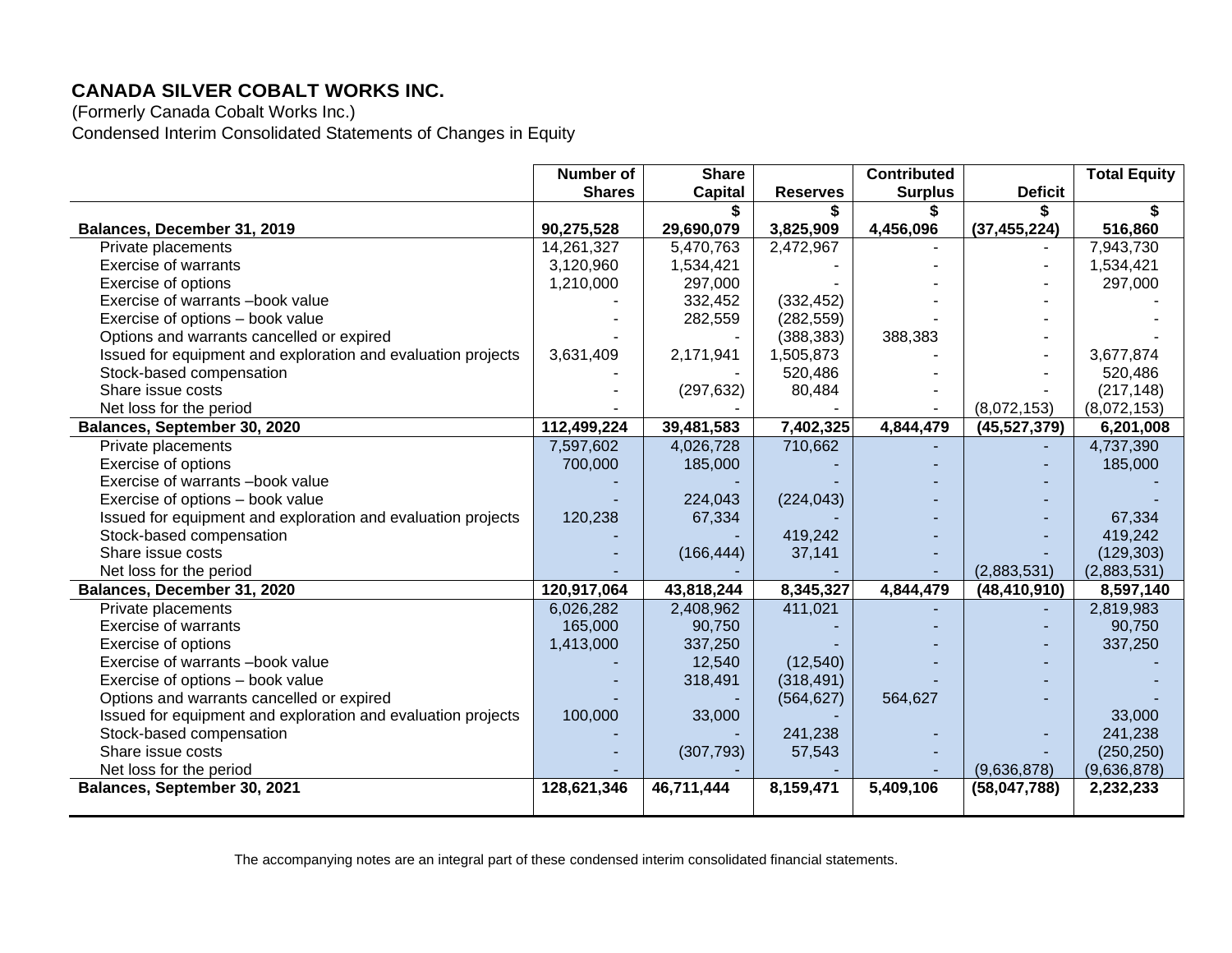(Formerly Canada Cobalt Works Inc) Condensed Interim Consolidated Statements of Cash Flows For the nine months ended September 30, 2021 and 2020 (Unaudited - expressed in Canadian Dollars)

|                                                               |              | <b>September</b> | September   |
|---------------------------------------------------------------|--------------|------------------|-------------|
|                                                               | <b>Notes</b> | 30, 2021         | 30, 2020    |
|                                                               |              |                  | Note 14     |
|                                                               |              | \$               | \$          |
| <b>OPERATING ACTIVITIES</b>                                   |              |                  |             |
| Loss before tax                                               |              | (9,636,878)      | (8,072,153) |
| Adjustments for:                                              |              |                  |             |
| Depreciation                                                  | 8            | 196,120          | 62,564      |
| Stock-based compensation                                      | 9            | 241,238          | 520,486     |
| Unrealized loss on marketable securities                      | 5            | 1,143,250        |             |
| Flow through premium                                          |              | (214, 540)       | (160,000)   |
| Issuance of shares for property acquisition                   |              | 33,000           | 2,711,264   |
| Operating cash flows before movements in working capital      |              |                  |             |
| Decrease (increase) in amounts receivable                     |              | 380,857          | (134, 762)  |
| Decrease in prepaid expenses                                  |              | 66,585           | 50,000      |
| Increase (decrease) in trade payables and accrued liabilities |              | 918,982          | (6,970)     |
|                                                               |              |                  |             |
| Cash used in operating activities                             |              | (6,871,386)      | (5,029,571) |
| <b>INVESTING ACTIVITIES</b>                                   |              |                  |             |
| Purchase of property, plant, and equipment                    | 8            | (329,006)        | (259, 518)  |
| Purchase of marketable securities                             | 5            | (2, 193, 250)    |             |
| Cash used in investing activities                             |              | (2,522,256)      | (259, 518)  |
| <b>FINANCING ACTIVITIES</b>                                   |              |                  |             |
| Issuance of common shares and warrants                        |              | 2,819,983        | 7,943,730   |
| Share issue costs                                             |              | (250, 250)       | (317, 337)  |
| Option and warrant exercise                                   |              | 428,000          | 1,833,220   |
| <b>Cash from financing activities</b>                         |              | 2,997,733        | 9,459,613   |
| (Decrease) increase in cash                                   |              | (6, 395, 909)    | 4,170,524   |
| Cash - beginning of period                                    |              | 6,421,345        | 685,716     |
| Cash - end of period                                          |              | 25,436           | 4,856,239   |

#### **Supplemental Cash Flow Information**

|                                                        | <b>September</b><br>30.2021 | September<br>2020<br>30. |
|--------------------------------------------------------|-----------------------------|--------------------------|
| <b>Finders warrants</b>                                | 57,543                      |                          |
| Common share and warrants issued for asset acquisition |                             | 619.711                  |

The accompanying notes are an integral part of these condensed interim consolidated financial statements.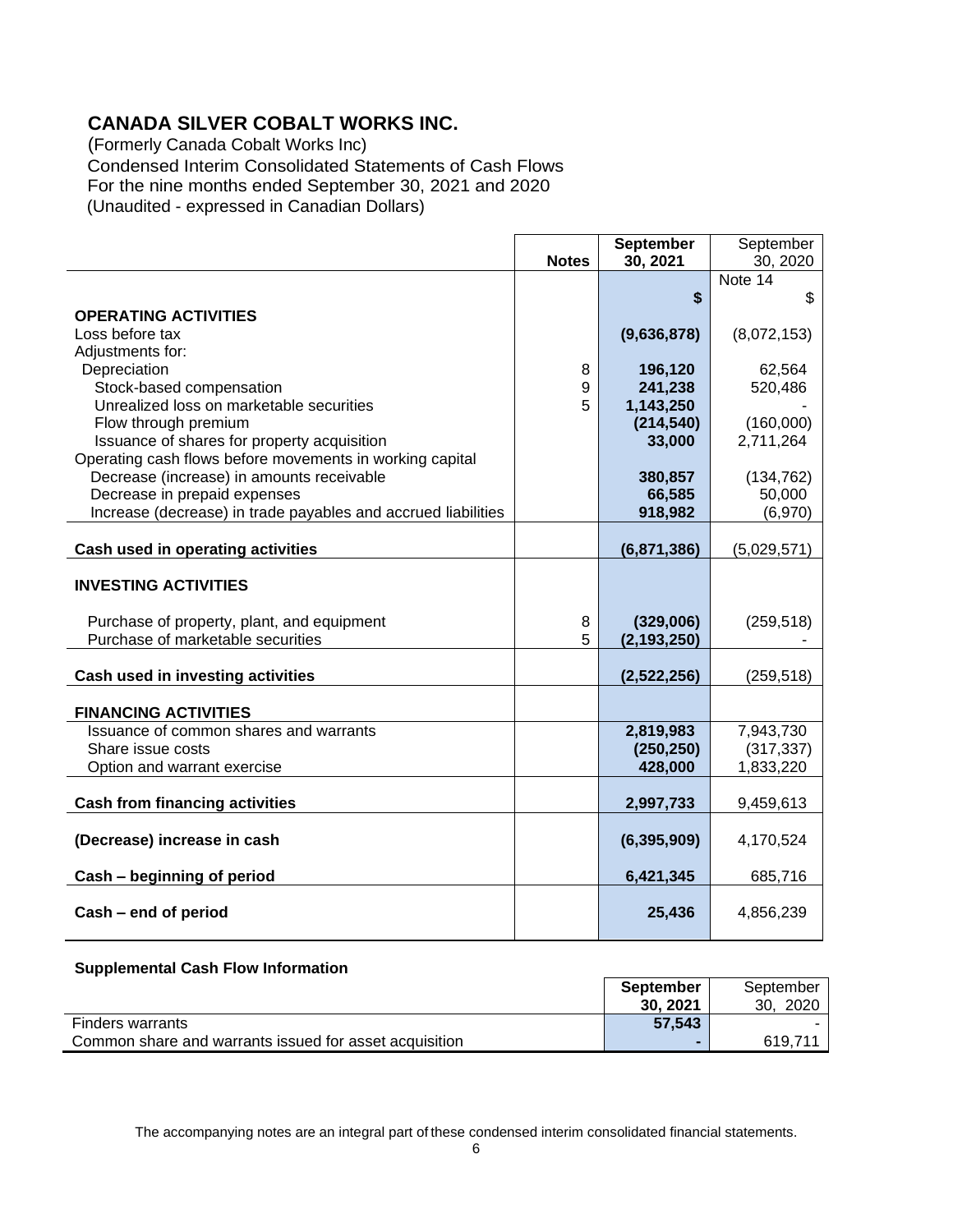### **1. NATURE OF BUSINESS AND GOING CONCERN**

#### **Nature of business**

Canada Silver Cobalt Works Inc. ("CCW" or the "Company") was incorporated on April 29, 2005 pursuant to the Canada Business Corporations Act. The address of the Company's head office is 3028 Quadra Court, Coquitlam, BC V3B 5X6. CCW's principal business activities are the acquisition, evaluation, exploration and development of mineral properties. To date, the Company has not realized any revenues from its properties.

These consolidated financial statements were approved by the Board of Directors on November 29, 2021.

Although the Company has taken steps to verify title to the properties on which it is conducting exploration and evaluation activities, and in which it has an interest, in accordance with industry standards for the current stage of exploration of such properties, these procedures do not guarantee the Company's title. Property title may be subject to unregistered prior agreements, government licensing requirements or regulations, social licensing requirements, non-compliance with regulatory and environmental requirements and aboriginal land claims.

#### **Going concern**

As at September 30, 2021, the Company had not yet achieved profitable operations, had a working capital balance of \$324,688 (December 31, 2020: \$6,822,481). For the nine months ended September 30, 2021 the Company incurred a net loss of \$9,636,378 (2020: \$8,072,153), had cash outflow from operations of \$6,871,386 (2020: \$5,029,571), had accumulated losses of \$58,047,788 (December 31, 2020: \$48,410,910) and expects to incur future losses in the development of its business. These items represent material uncertainties which cast significant doubt about the ability of the Company to continue as a going concern. The Company is in the process of exploring its properties and has not yet determined whether these properties contain economically recoverable reserves. The continued operations of the Company are dependent upon the discovery of economically recoverable reserves, the ability of the Company to obtain the financing to complete the necessary exploration and development of such property and upon attaining future profitable production or proceeds from disposition of the properties. Management is actively pursuing additional sources of financing, and while it has been successful in doing so in the past, there can be no assurance it will be able to do so in thefuture. See Note 15.

These consolidated financial statements have been prepared on a going concern basis and do not reflect the adjustments to the carrying values of assets and liabilities and the reported expenses and statement of financial position classifications that would be necessary if the Company were unable to realize its assets and settle its liabilities as a going concern in the normal course of operations. Such adjustments could be material.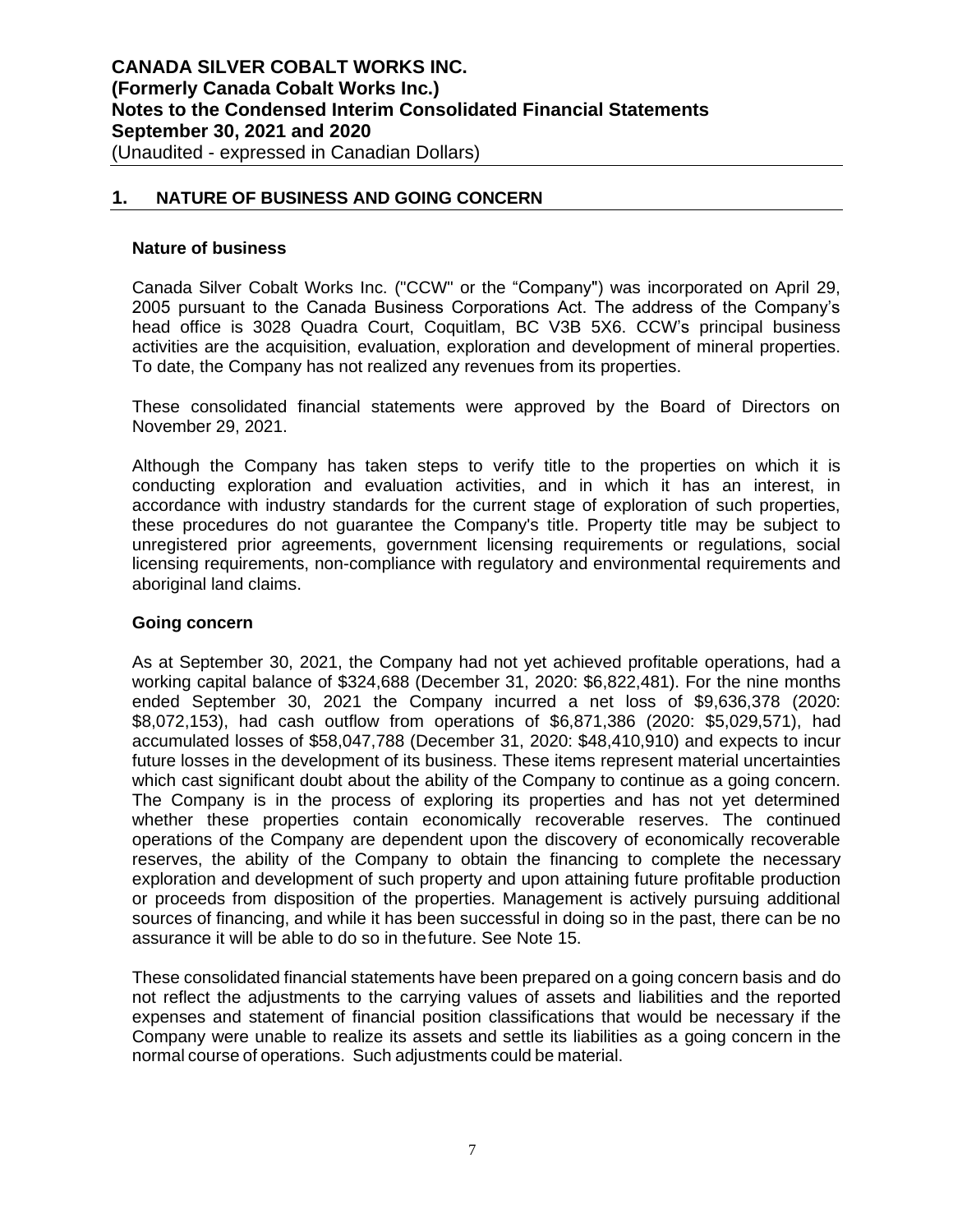(Unaudited - expressed in Canadian Dollars)

Since January 1, 2020, the outbreak of the novel coronavirus, specifically identified as "COVID-19", has resulted in governments worldwide enacting emergency measures to combat the spread of the virus. These measures, which include the implementation of travel bans, self-imposed quarantine periods and social distancing, have caused material disruption to businesses globally resulting in an economic slowdown. Global equity markets have experienced significant volatility and weakness. Governments and central banks have reacted with significant monetary and fiscal interventions designed to stabilize economic conditions. The duration and impact of the COVID-19 outbreak is unknown at this time, as is the efficacy of the government and central bank interventions. It is not possible to reliably estimate the length and severity of these developments and the impact on the financial results and condition of the Company, or on its ability to raise capital to fund exploration and operations, in future periods. While the Company has not been significantly impacted by the COVID-19 outbreak, it is not possible to reliably estimate the ongoing effect on the Company.

### **2. BASIS OF PRESENTATION AND STATEMENT OF COMPLIANCE**

#### **Statement of Compliance**

These condensed interim consolidated financial statements have been prepared in accordance with IFRS applicable to the preparation of interim financial statements, including IAS 34, as required by National Instrument 52-107 sec. 3.2(1)(b)(ii), and do not include all the information required for full annual financial statements by International Financial Reporting Standards ("IFRS") as issued by the International Accounting Standard Board ("IASB").

These condensed interim consolidated financial statements should be read in conjunction with the Company's audited consolidated financial statements for the year ended December 31, 2020 which includes the information necessary or useful to understanding the Company's business and financial statement presentation.

#### **Basis of presentation and functional currency**

These consolidated financial statements have been prepared on the historical cost basis except for certain financial instruments that have been measured at fair value. The consolidated financial statements have been presented on an accrual basis except for cash flow information. The presentation and functional currency of the Company and its subsidiary is the Canadian dollar.

#### **Significant accounting estimates and judgments**

The preparation of these consolidated financial statements requires management to make judgments and estimates that affect the reported amounts of assets and liabilities at the date of the financial statements and reported amounts of expenses during the reporting period. Actual outcomes could differ from these judgments and estimates. The consolidated financial statements include judgments and estimates which, by their nature, are uncertain. The impacts of such judgments and estimates are pervasive throughout the consolidated financial statements and may require accounting adjustments based on future occurrences. Revisions to accounting estimates are recognized in the period in which the estimate is revised and in future periods when the revision affects both current and future periods.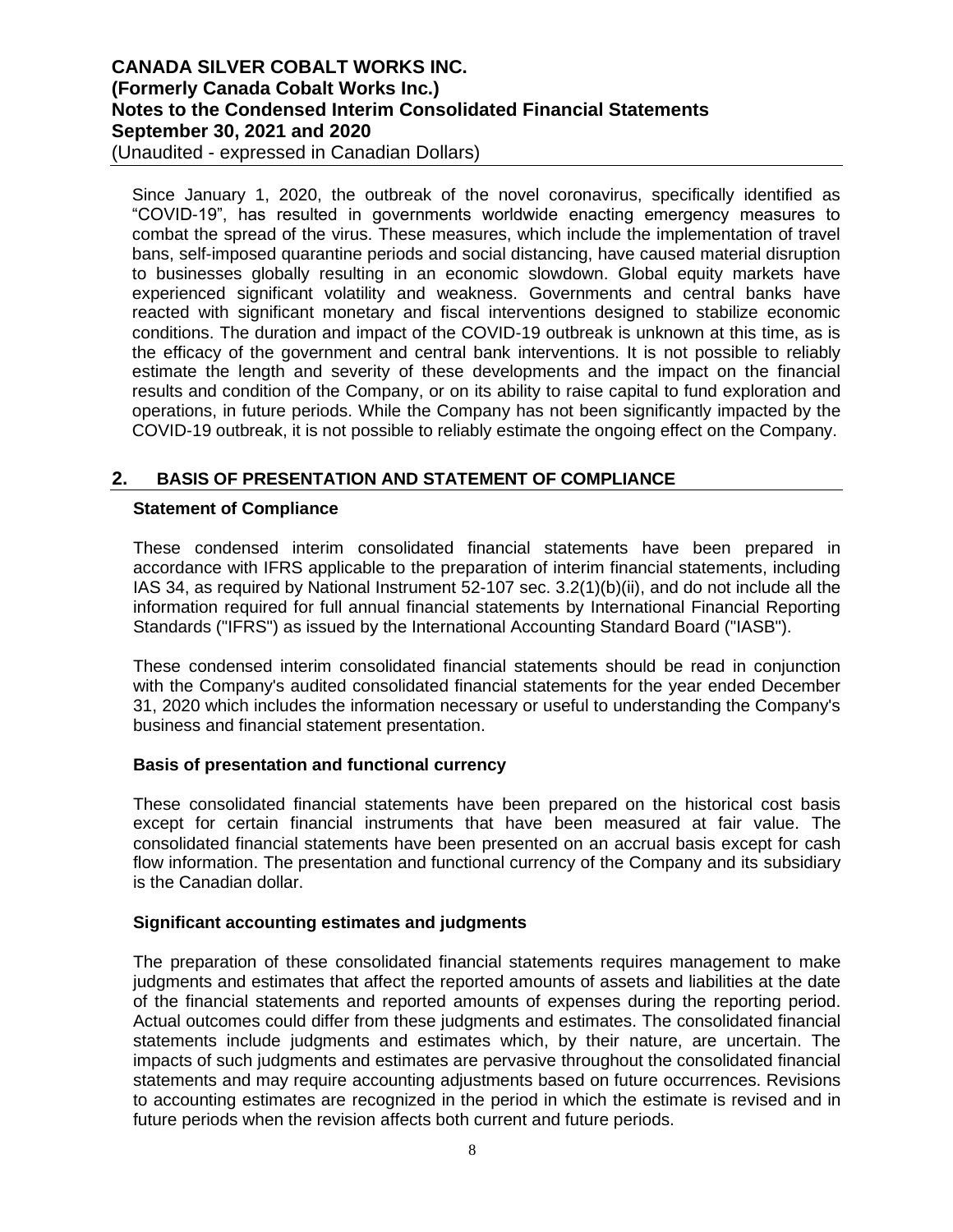In the process of applying the Company's accounting policies, management has made the same judgments, estimates, and assumptions which were set out in the Company's audited financial statements for the year ended December 31, 2020.

### **3. SIGNIFICANT ACCOUNTING POLICIES**

The accounting policies applied in these condensed interim consolidated financial statements are based on IFRS policies issued and outstanding as of the date the Board of Directors approved these interim financial statements being November 29, 2021. The same accounting policies and methods of computation are followed in these condensed consolidated interim financial statements as those applied in note 3 of the Company's most recent annual consolidated financial statements for the year ended December 31, 2020 and have been consistently applied throughout all periods presented, as if these policies had always been in effect. In addition to the accounting policies applied for the year ended December 31, 2020, the Company's accounting policy on marketable securities is described below. Any subsequent changes to IFRS that are given effect in the Company's annual financial statements for the year ending December 31, 2021 could result in the restatement of these condensed consolidated interim financial statements.

#### Marketable securities

The Company's marketable securities are measured at fair value through profit or loss ("FVPL"). Financial assets measured at FVPL are carried at fair value in the statements of financial position with changes in fair value recognized in other income or expense in the consolidated statements of loss. The marketable securities are classified as Level 1 in the fair value hierarchy.

### **4. AMOUNTS RECEIVABLE**

The Company's amounts receivable are comprised of the following:

|                                                                   | September 30,<br>2021 |                    | December 31,<br>2020 |                    |
|-------------------------------------------------------------------|-----------------------|--------------------|----------------------|--------------------|
| Due from Granada Gold Mine Inc. (Note 10)<br>Sales tax receivable |                       | 463,164<br>204.179 | S                    | 798,287<br>249,912 |
| <b>Total</b><br>S                                                 |                       | 667,342            |                      | 1,048,199          |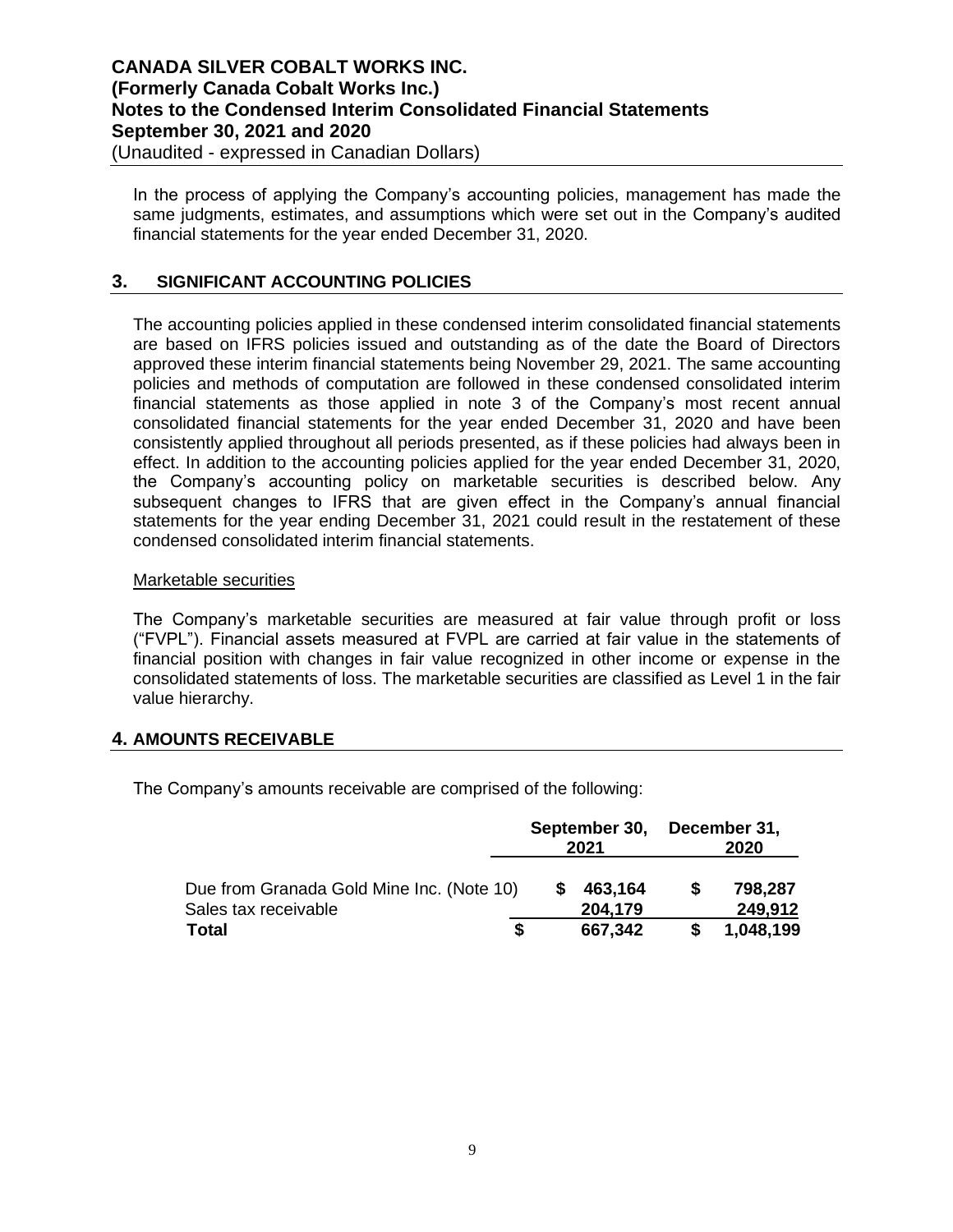### **5. MARKETABLE SECURITIES**

The Company's marketable securities are comprised of the following:

|                                             |           | As at September 30, 2021 |
|---------------------------------------------|-----------|--------------------------|
|                                             | Cost      | <b>Fair Value</b>        |
|                                             | ъ         |                          |
| Granada Gold Mine Inc.<br>10,500,000 shares | 2,193,250 | 1,050,000                |
| <b>Total marketable securities</b>          | 2,193,250 | 1,050,000                |

During the nine months ended September 30, 2021 the Company acquired 10,500,000 shares of Granada Gold Mine Inc. ("Granada"), a related party and shareholder of the Company, with which there are four common directors and three common officers. 500,000 shares were acquired on secondary markets between February 5 and February 9, 2021 at prices between \$0.18 and \$0.20 per share. 5,000,000 units were acquired through a private placement on February 23, 2021 at \$0.20 per unit. Each unit comprising one common share of the Granada and one share purchase warrant. Each whole warrant entitling the Company to purchase one additional common share of Granada at an exercise price of \$0.22 per share for a period of three years from closing. 5,000,000 shares were acquired through the exercise of 5,000,000 common share purchase warrants at an exercise price of \$0.22 per warrant.

## **6. ASSET ACQUISITION**

On July 31, 2020, the Company acquired the assets of PolyMet Resources Inc. ("PolyMet"), consisting primarily of an assay laboratory and bulk sampling plant located in Cobalt, Ontario. The asset acquisition was affected through Temiskaming Testing Laboratories Inc., a whollyowned subsidiary of CCW. In payment for the assets, CCW issued 690,409 common shares and 690,409 common share purchase warrants to PolyMet. Each warrant entitles PolyMet to acquire one additional common share of CCW at a price of \$0.50 for a period of two years. CCW also assumed outstanding liabilities of PolyMet in an amount of \$346,304.

Total consideration paid:

| Assumption of accounts payable | \$346,304   |
|--------------------------------|-------------|
| Common shares                  | \$407,341   |
| Warrants                       | \$212,370   |
| Transaction costs              | \$98,182    |
| Total                          | \$1,064,197 |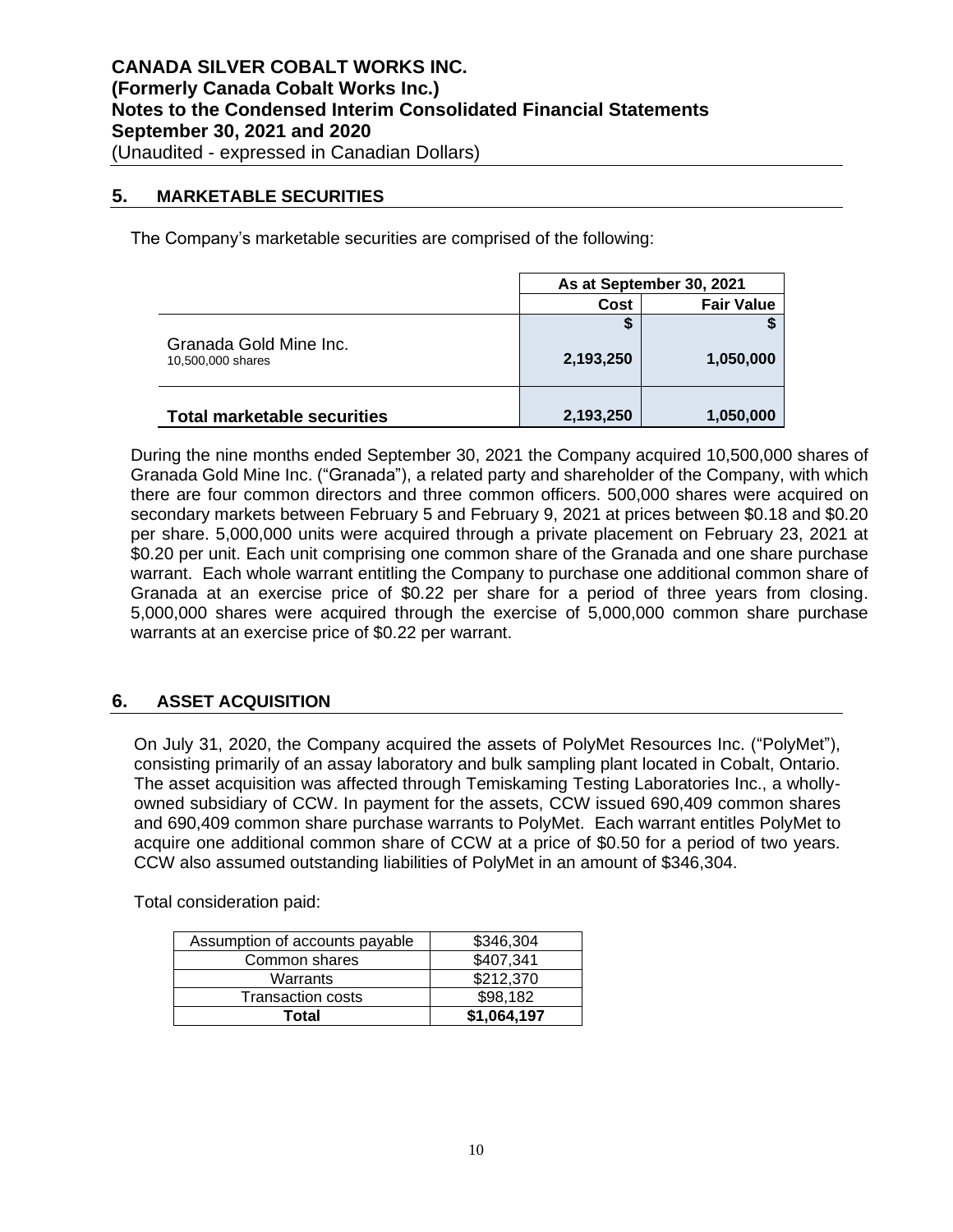The purchase price has been allocated to the value of the land, and the plant (machinery and equipment) acquired as follows:

| Land                    | \$210,312   |
|-------------------------|-------------|
| Machinery and Equipment | \$853,885   |
| Total                   | \$1,064,197 |

### **7. EXPLORATION AND EVALUATION PROJECTS**

#### **Castle Silver Mine Project, Ontario**

CCW holds a 100% interest in certain claims and parcels located in the Haultain and Nicol townships of Ontario. The property is subject to a sliding scale royalty on silver production which will start from 3% when the price of silver is US\$15 or lower per troy ounce and up to 5% when the price of silver is greater than US\$30 per troy ounce and a 5% gross overriding royalty on the sale of products derived from the property with a minimum annual payment of \$15,000 in the form of royalties on all future production from the property and a 1% NSR.

#### **Castle East Property, Ontario**

On July 10, 2020, CCW entered into a Purchase and Sale Agreement with Granada, a related party with which there are four common directors and three common officers, pursuant to which the Company repurchased from Granada a back-in option on five mining leases at Castle East, forming part of the Castle mine property near Gowganda, Ontario. In payment, CCW issued 2,941,000 common shares to Granada. Each of the shares were accompanied by one common share purchase warrant. Each warrant entitles Granada to acquire one additional common share of CCW for \$0.55 for a period of five years. The common shares issued were valued at \$1,764,600 based on a common share price of \$0.55, and the common share purchase warrants were valued at \$1,293,503 for total consideration of \$3,058,103. The warrants value is based on the Black Scholes option pricing model, using the following assumptions: share price of \$0.55, an average exercise price of \$0.55, risk free interest rate of 0.38%, expected life of warrants of 5 years, expected volatility rate of 114%, and expected dividend rate of 0%.

#### **Beaver Property, Ontario**

The Company holds a 100% interest in the Beaver and Violet cobalt and silver properties located in the township of Coleman, in northern Ontario, which are subject to a 3% NSR royalty. Each 1% can be purchased for \$1,500,000.

### **Eby-Otto Property, Ontario**

On July 28, 2021 the Company entered into an option agreement to acquire 200 hectares of property in exchange for cash payments totalling \$364,000 and the issuance of 800,000 common shares of the Company. The Company will also be required to incur a total of \$2.4 million of exploration expendiures on the property during the period. The optionors will retain a 3% royalty on the property if the Company completes the entire option.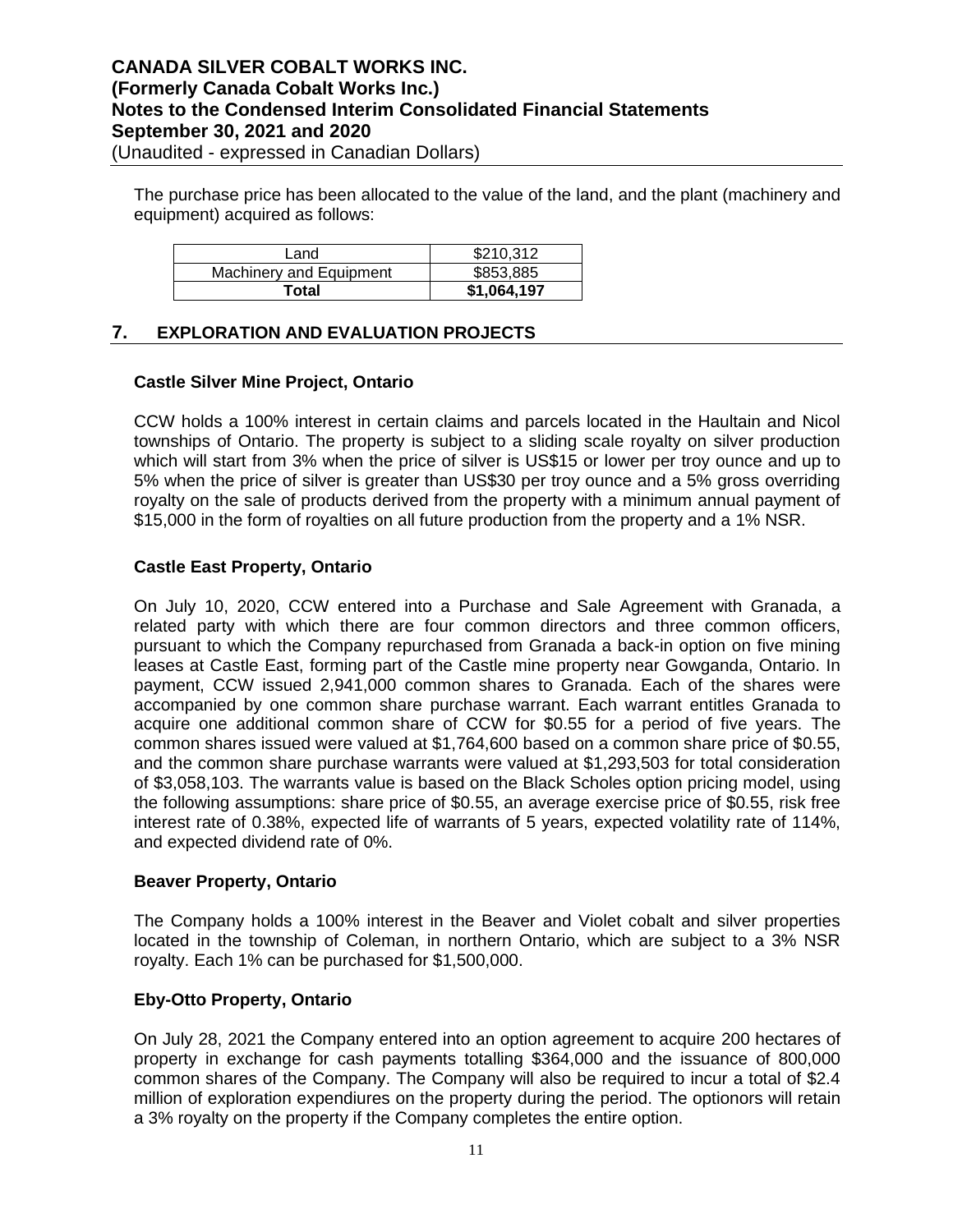On August 30, 2021 the Company entered into an option agreements with a group of claimholders to acquire an additional approximately 610 hectares of property in exchange for, over a period of 5 years, cash payments totalling \$182,000, the issuance of 400,000 common shares of Canada Silver Cobalt Works and incurring a total of \$1.2 million in exploration expenditures on the Property. In addition, the Claim Holders will retain a 3% royalty if Canada Silver Cobalt Works completes the entire option. Canada Silver Cobalt Works will be the operator and will manage all exploration work throughout the term of the option.

## **B2 Property, Quebec**

On October 30, 2020, the Company entered into an option agreement with MagNor Resources ("MagNor") dated October 26, 2020 whereby CCW may earn an undivided 100% interest, subject to a 2% NSR, in MagNor's B2 property, of which 1% can be repurchased for \$1,400,000. The property has 12 claims. Pursuant to the terms of the agreement, the Company may exercise the option with MagNor as follows:

- On closing, making a payment of \$62,500 (120,238 shares were issued on November 9, 2020 to fulfill this obligation);
- 24 months from closing, making a payment of \$62,500;
- 36 months from closing, making a payment of \$62,500; and
- 36 months from closing, incurring an aggregate of \$100,000 in exploration expenditures on the Ni Cu property

Each of the payments to MagNor can be made in cash or through the issuance of the Company's common shares at a price per common share equal to the volume weighted average trading price of the Company's shares on the TSX Venture Exchange for the ten (10) trading days immediately preceding the issue date, at the option of the Company.

The following table shows exploration and evaluation expenses incurred by property:

| Three months ended September 30, | Castle    | Beaver & |          |          |          |              |
|----------------------------------|-----------|----------|----------|----------|----------|--------------|
| 2021                             | Silver    | Violet   | Sudbury  | Eby-Otto | Quebec   |              |
|                                  | Property  | Property | Property | Property | Property | <b>Total</b> |
|                                  | \$        | \$       | \$       | S        |          |              |
| Acquisition costs                | 14,674    |          | (1,500)  | 43,140   |          | 56,314       |
| Assay and testing                | 53.487    |          |          |          |          | 53,487       |
| Depreciation                     | 61,967    |          |          |          |          | 61,967       |
| <b>Drilling</b>                  | 742,513   |          |          |          |          | 742,513      |
| <b>Facility expenses</b>         | 7,817     |          | 2,645    |          |          | 10,462       |
| Consulting and professional fees | 24,243    |          | 137      |          | 87,652   | 112,032      |
| Geology, geophysics and surveys  | 1,539     |          | 23,964   |          | 197.436  | 222,939      |
| Labour                           | 232,874   |          |          |          |          | 232,874      |
| Environmental                    | 120,093   |          |          |          |          | 120,093      |
| Taxes, permits and licensing     | 20,621    |          |          |          |          | 20,621       |
|                                  |           |          |          |          |          |              |
|                                  | 1,279,828 |          | 25,246   | 43,140   | 285,088  | 1,633,303    |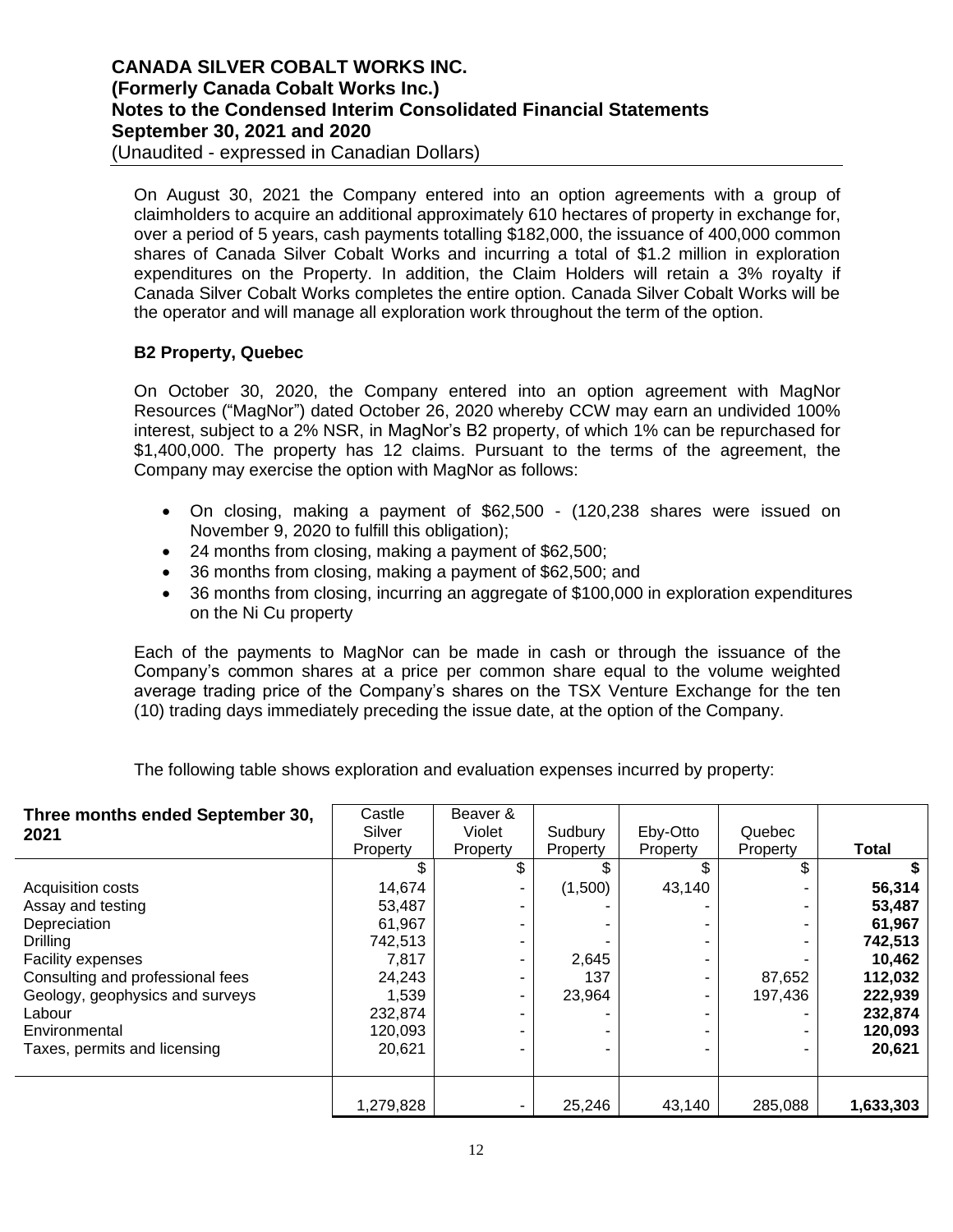| Three months ended September 30, | Castle    | Beaver & |          |          |          |              |
|----------------------------------|-----------|----------|----------|----------|----------|--------------|
| 2020                             | Silver    | Violet   | Sudbury  | Eby-Otto | Quebec   |              |
|                                  | Property  | Property | Property | Property | Property | <b>Total</b> |
|                                  |           | \$.      |          | \$       |          |              |
| Acquisition costs                | 3,298,179 |          |          |          |          | 3,298,179    |
| Assay and testing                | 52,302    |          |          |          |          | 52,302       |
| Depreciation                     | 15,121    |          |          |          |          | 15,121       |
| Drilling                         | 790,183   |          |          |          |          | 790,183      |
| <b>Facility expenses</b>         | 73,067    |          |          |          |          | 73,067       |
| Consulting and professional fees | 45,434    |          |          |          |          | 45,434       |
| Geology, geophysics and surveys  | 45,385    |          |          |          |          | 45,385       |
| Labour                           | 121,311   |          |          |          |          | 121,311      |
| Environmental                    |           |          |          |          |          |              |
| Taxes, permits and licensing     | 41,296    |          |          |          |          | 41,296       |
|                                  |           |          |          |          |          |              |
|                                  | 4,482,278 |          |          |          |          | 4,482,278    |

| Nine months ended September 30,<br>2021 | Castle<br>Silver<br>Property | Beaver &<br>Violet<br>Property | Sudbury<br>Property | Eby-Otto<br>Property | Quebec<br>Property | Total     |
|-----------------------------------------|------------------------------|--------------------------------|---------------------|----------------------|--------------------|-----------|
|                                         |                              | \$                             |                     | \$                   |                    |           |
| Acquisition costs                       | 23,803                       |                                | 48                  | 43,140               | 61,593             | 128,584   |
| Assay and testing                       | 241,534                      |                                |                     |                      |                    | 241,534   |
| Depreciation                            | 196,120                      |                                |                     |                      |                    | 196,120   |
| Drilling                                | 2,777,179                    |                                |                     |                      |                    | 2,777,179 |
| Facility expenses                       | 258,765                      |                                | 2,645               |                      |                    | 261,410   |
| Consulting and professional fees        | 234,761                      | 3,191                          | 4,639               |                      | 112,183            | 354,774   |
| Geology, geophysics and surveys         | 322,275                      | 2,500                          | 210.848             |                      | 654.732            | 1,190,355 |
| Labour                                  | 648,345                      |                                |                     |                      |                    | 648,345   |
| Environmental                           | 287,806                      |                                |                     |                      |                    | 287,806   |
| Taxes, permits and licensing            | 21,614                       | 97                             |                     |                      |                    | 21,711    |
|                                         |                              |                                |                     |                      |                    |           |
|                                         |                              |                                |                     |                      |                    |           |
|                                         | 5,012,202                    | 5,788                          | 218,180             | 43,140               | 828,508            | 6,107,818 |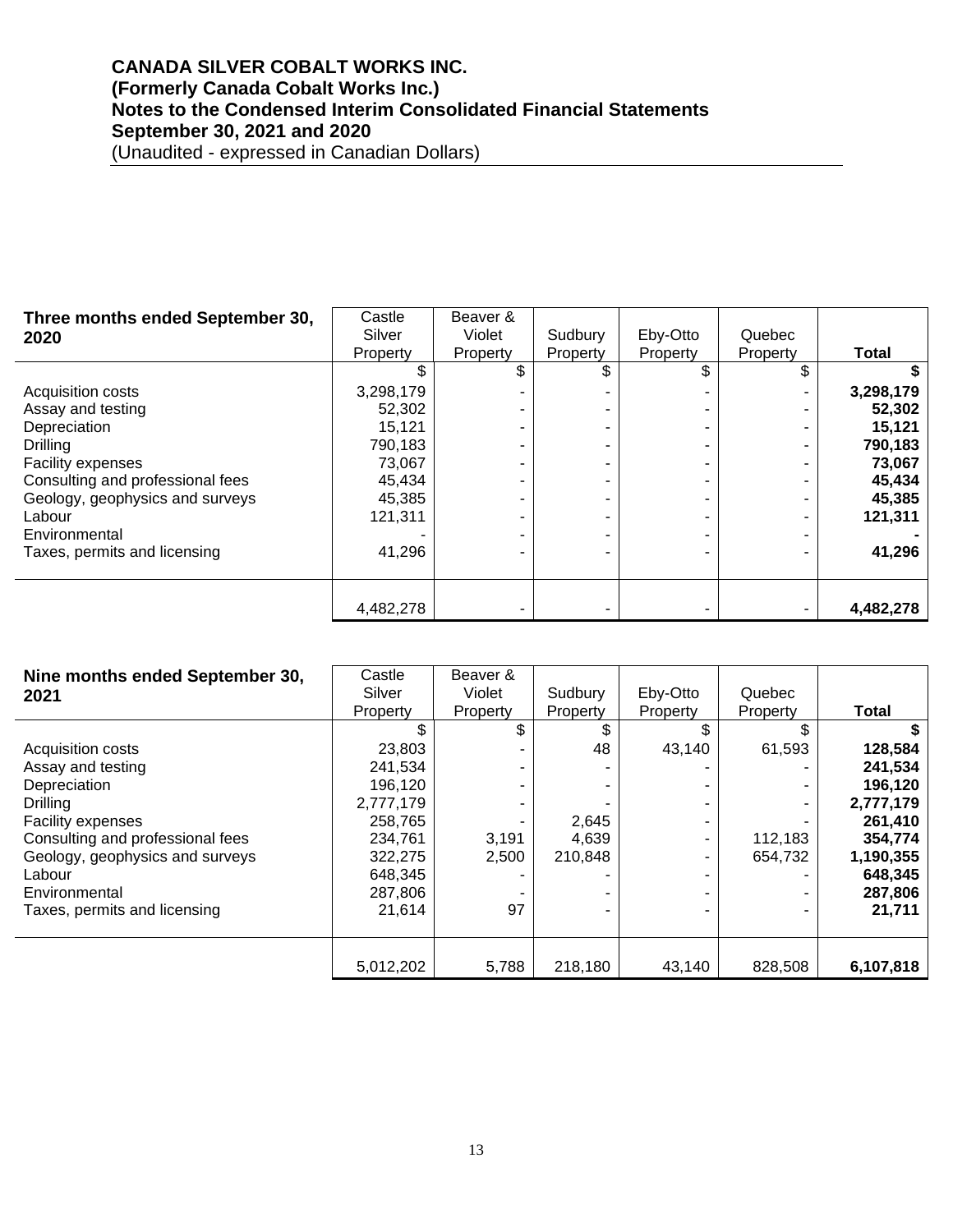| Nine months ended September 30,  | Castle    | Beaver & |                |          |          |              |
|----------------------------------|-----------|----------|----------------|----------|----------|--------------|
| 2020                             | Silver    | Violet   | Sudbury        | Eby-Otto | Quebec   |              |
|                                  | Property  | Property | Property       | Property | Property | <b>Total</b> |
|                                  |           | \$       | \$             | \$       |          |              |
| Acquisition costs                | 3,298,179 |          |                |          |          | 3,298,179    |
| Assay and testing                | 145,197   |          |                |          |          | 145,197      |
| Depreciation                     | 62.564    |          |                |          |          | 62,564       |
| Drilling                         | 1,039,243 |          | -              |          |          | 1,039,243    |
| Facility expenses                | 335,995   |          |                |          |          | 335,995      |
| Consulting and professional fees | 467,719   |          | -              |          |          | 467,719      |
| Geology, geophysics and surveys  | 221,533   |          | ۰              |          |          | 221,533      |
| Labour                           | 286,126   |          | $\blacksquare$ |          |          | 286,126      |
| Environmental                    |           |          | $\blacksquare$ |          |          |              |
| Taxes, permits and licensing     | 33,054    |          |                |          |          | 33,054       |
|                                  |           |          |                |          |          |              |
|                                  |           |          |                |          |          |              |
|                                  | 5,889,610 |          |                |          |          | 5,889,610    |

# **8. PROPERTY, PLANT, AND EQUIPMENT**

|                                 | Land    | Building,   |                 |           |
|---------------------------------|---------|-------------|-----------------|-----------|
|                                 |         | machinery & |                 |           |
|                                 |         | equipment   | <b>Vehicles</b> | Total     |
|                                 | \$      |             | \$              | \$        |
| <b>COST</b>                     |         |             |                 |           |
|                                 |         |             |                 |           |
| As at December 31, 2019         |         | 398,589     |                 | 398,589   |
| Additions                       | 210,312 | 1,198,301   | 211,988         | 1,620,601 |
| As at December 31, 2020         | 210,312 | 1,596,890   | 211,988         | 2,019,190 |
| <b>Additions</b>                |         | 329,005     |                 | 329,005   |
| As at September 30, 2021        | 210,312 | 1,925,895   | 211,988         | 2,348,194 |
|                                 |         |             |                 |           |
| <b>ACCUMULATED AMORTIZATION</b> |         |             |                 |           |
|                                 |         |             |                 |           |
| As at December 31, 2019         |         | 111,252     |                 | 111,252   |
| Accumulated amortization        |         | 117,382     | 15,895          | 133,277   |
| As at December 31, 2020         |         | 228,634     | 15,895          | 244,529   |
| Accumulated amortization        |         | 155,226     | 40,894          | 196,120   |
| As at September 30, 2021        |         | 383,860     | 56,789          | 440,649   |
|                                 |         |             |                 |           |
| <b>NET BOOK VALUE</b>           |         |             |                 |           |
|                                 |         |             |                 |           |
|                                 |         |             |                 |           |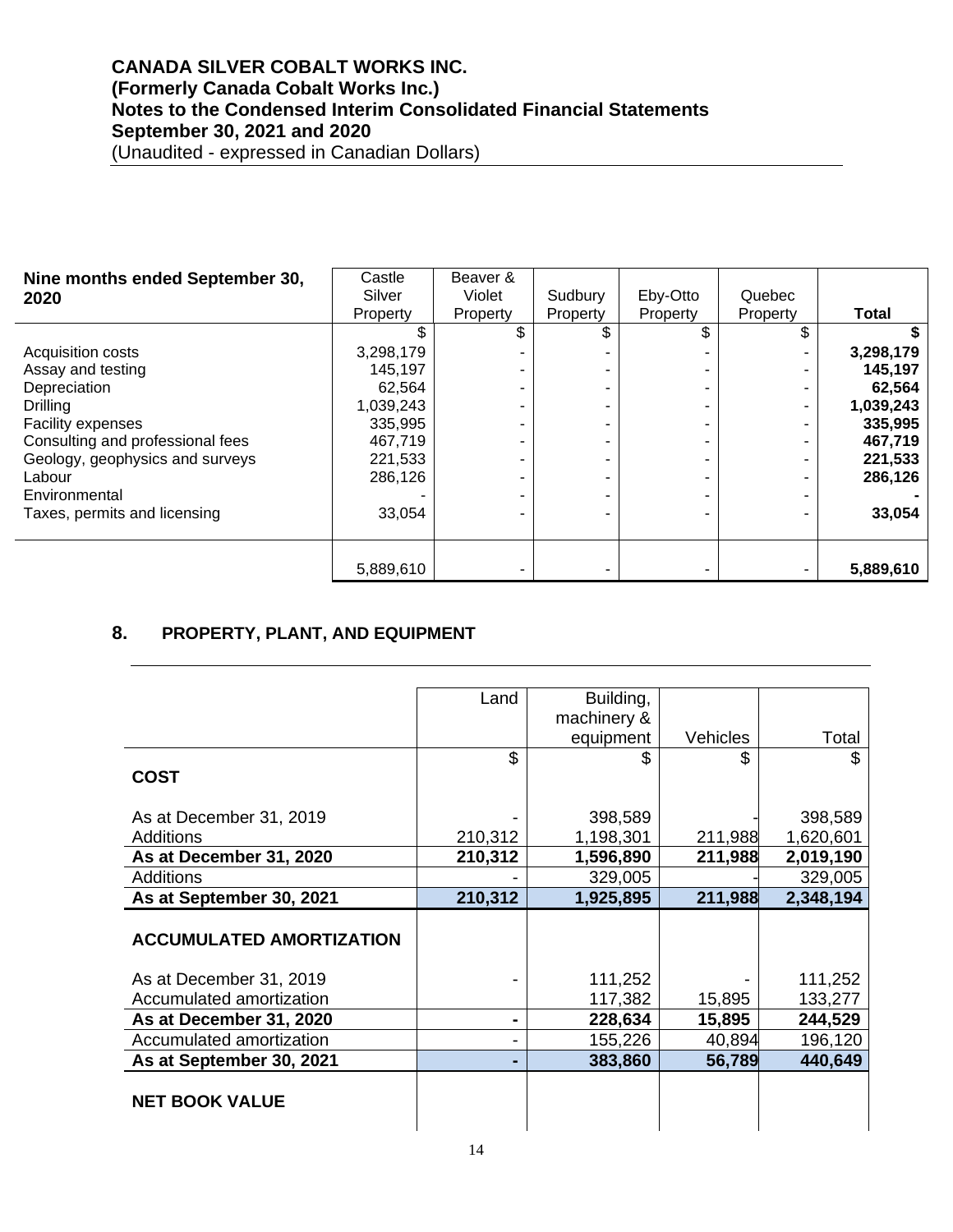(Unaudited - expressed in Canadian Dollars)

| As at December 31, 2019  |         | 287,337   |         | 287,337   |
|--------------------------|---------|-----------|---------|-----------|
| As at December 31, 2020  | 210,312 | 1,368,254 | 196,093 | 1,774,659 |
| As at September 30, 2021 | 210,312 | 1,542,035 | 155,199 | 1.907.546 |

Equipment with a total cost of \$nil (full-year 2020 – \$196,696) was purchased during the nine months ended September 30, 2021 from companies controlled by the CEO of the Company, who is also a director of the Company. Equipment with a total cost of \$nil (full-year 2020: \$131,970) was purchased during the nine months ended September 30, 2021 from Granada, a related party with which there are four common directors and three common officers.

### **9. SHARE CAPITAL**

### **9.1 Authorized share capital**

The Company has an authorized share capital of an unlimited number of shares with no par value.

As at September 30, 2021, the Company had 128,621,346 common shares issued and outstanding (December 31, 2020: 120,917,064).

#### **9.2 Share issuance**

#### **a). Private Placements**

- 1. On June 15, 2020, the Company closed a flow-through private placement with strategic investors, raising gross proceeds of \$1,200,000 by issuing 2,000,000 units at a price of \$0.60 per flow-through Unit. Each flow-through Unit comprises one flow-through common share of the Company and one half of one share purchase warrant. Each whole warrant will entitle the holder thereof to purchase one additional common share of the Company at an exercise price of \$0.70 per share, for a period of two years from closing. In connection with the private placement the Company paid finder fees in the amount of \$94,000 and issued 156,665 finder warrants. The finder warrants are on the same terms as the financing warrants and have been recorded at an estimated value of \$40,031, based on the Black Scholes option pricing model, using the following assumptions: share price of \$0.50, an exercise price of \$0.70, risk free interest rate of 0.29%, expected life of warrants of 2 years, expected volatility rate of 93% and expected dividend rate of 0%.
- 2. Between August 14 and September 2, 2020, the Company closed a non-brokered private placement financing, raising gross proceeds of \$6,743,730 by the issue of 12,261,327 units at \$0.55 per unit. Each unit is comprised of one common share of the Company and one common share purchase warrant. Each warrant will entitle the holder thereof to purchase one additional common share of the Company at an exercise price of \$0.65 per share, for a period of three years from closing. Finder fees in the amount of \$123,148 and the issuance of 223,904 finder warrants were paid in connection with the private placement. The finder warrants are on the same terms as the financing warrants and have been recorded at an estimated value of \$40,453, based on the Black Scholes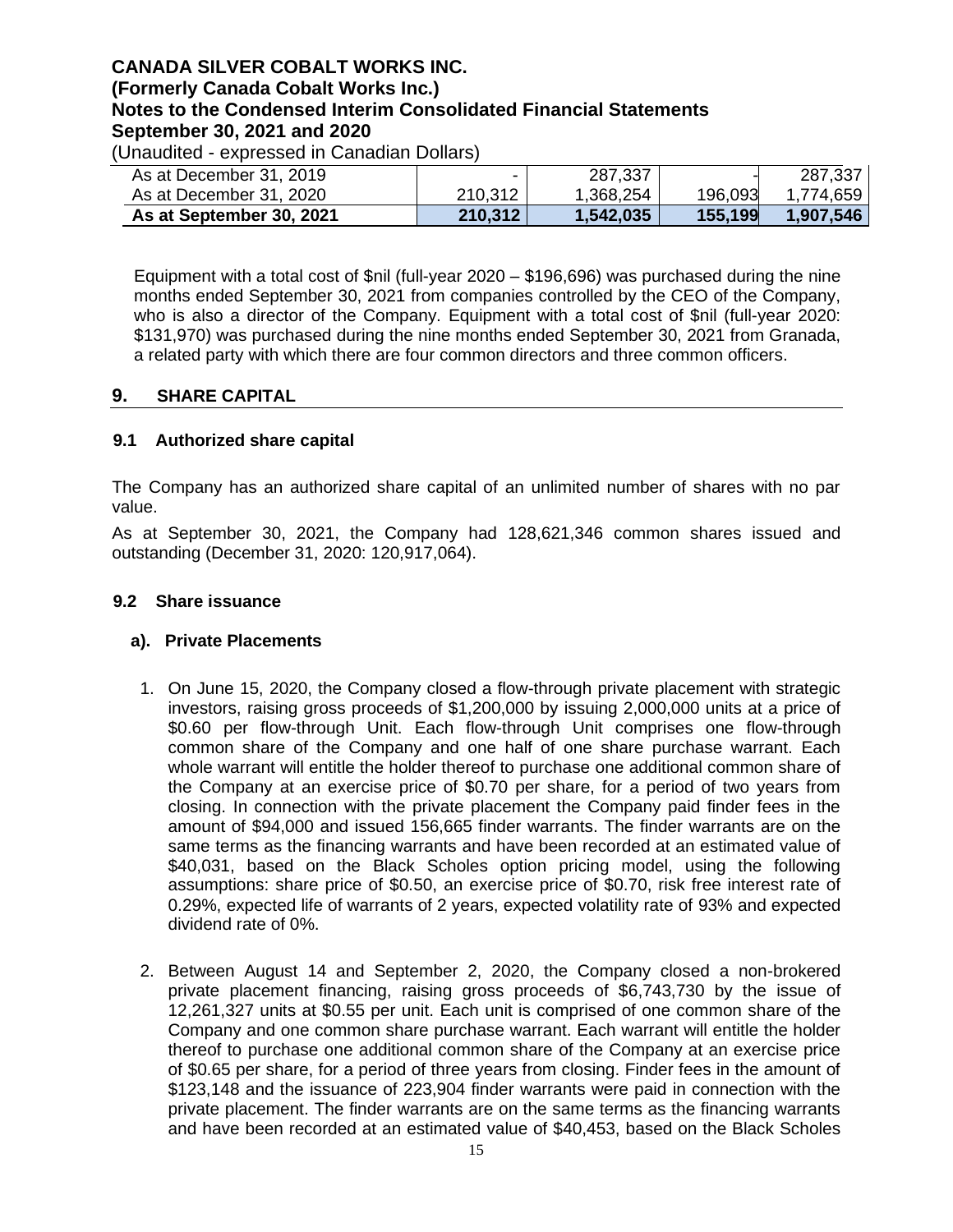(Unaudited - expressed in Canadian Dollars)

option pricing model, using the following assumptions: share price of \$0.37, an average exercise price of \$0.65, risk free interest rate of 0.28%, expected life of warrants of 3 years, expected volatility rate of 98% and expected dividend rate of 0%. Directors and officers of the Company participated in the financing for a total of \$109,012 of the proceeds.

- 3. On November 25, 2020, the Company closed a non-brokered flow-through private placement by way of issuing 4,288,778 flow-through units at a price of \$0.63 per flowthrough unit raising gross proceeds of \$2,701,930. The Company also issued 3,308,824 Quebec flow-through units at a price of \$0.68 per Quebec flow-through Unit raising gross proceeds \$2,250,000. The Company raised a total of \$4,951,930. Each flow-through unit and Quebec flow-through unit is comprised of one flow-through common share of the Company and one half of a share purchase warrant. Each whole warrant will entitle the holder thereof to purchase one additional common share of the Company at an exercise price of \$0.80 per share, for a period of two years from closing. Finder fees in the amount of \$129,304 and the issuance of 198,533 finder warrants were paid in connection with the flow-through and Quebec flow-through private placement. The finder warrants are on the same terms as the financing warrants and have been recorded at an estimated value of \$37,141, based on the Black Scholes option pricing model, using the following assumptions: share price of \$0.53, an exercise price of \$0.80, risk free interest rate of 0.27%, expected life of warrants of 2 years, expected volatility rate of 87% and expected dividend rate of 0%.
- 4. On April 7, 2021, the Company closed a flow-through private placement, raising gross proceeds of \$950,000 by issuing 2,021,276 units at a price of \$0.47 per flow-through unit. Each flow-through unit comprises one flow-through common share of the Company and one half of one share purchase warrant. Each whole warrant entitles the holder thereof to purchase one additional common share of the Company at an exercise price of \$0.58 per share, for a period of two years from closing. In connection with the private placement the Company paid finder fees in the amount of \$66,500 and issued 141,490 finder warrants. The finder warrants are on the same terms as the financing warrants and have been recorded at an estimated value of \$20,026, based on the Black Scholes option pricing model, using the following assumptions: share price of \$0.40, an exercise price of \$0.58, risk free interest rate of 0.23%, expected life of warrants of 2 years, expected volatility rate of 85% and expected dividend rate of 0%.
- 5. On June 29, 2021, the Company closed a flow-through private placement, raising gross proceeds of \$2,000,000 by issuing 2,941,176 Quebec flow-through units at a price of \$0.51 per Quebec flow-through unit, and 1,063,830 flow-through units at a price of \$0.47 per flow-through unit. Each Quebec flow-through unit and flow-through unit comprises one flow-through common share of the Company and one half of one share purchase warrant. Each whole warrant entitles the holder thereof to purchase one additional common share of the Company at an exercise price of \$0.60 per share, for a period of two years from closing. In connection with the private placement the Company paid finder fees in the amount of \$140,000 and issued 280,350 finder warrants. The finder warrants are on the same terms as the financing warrants and have been recorded at an estimated value of \$35,517, based on the Black Scholes option pricing model, using the following assumptions: share price of \$0.40, an exercise price of \$0.60, risk free interest rate of 0.44%, expected life of warrants of 2 years, expected volatility rate of 83% and expected dividend rate of 0%.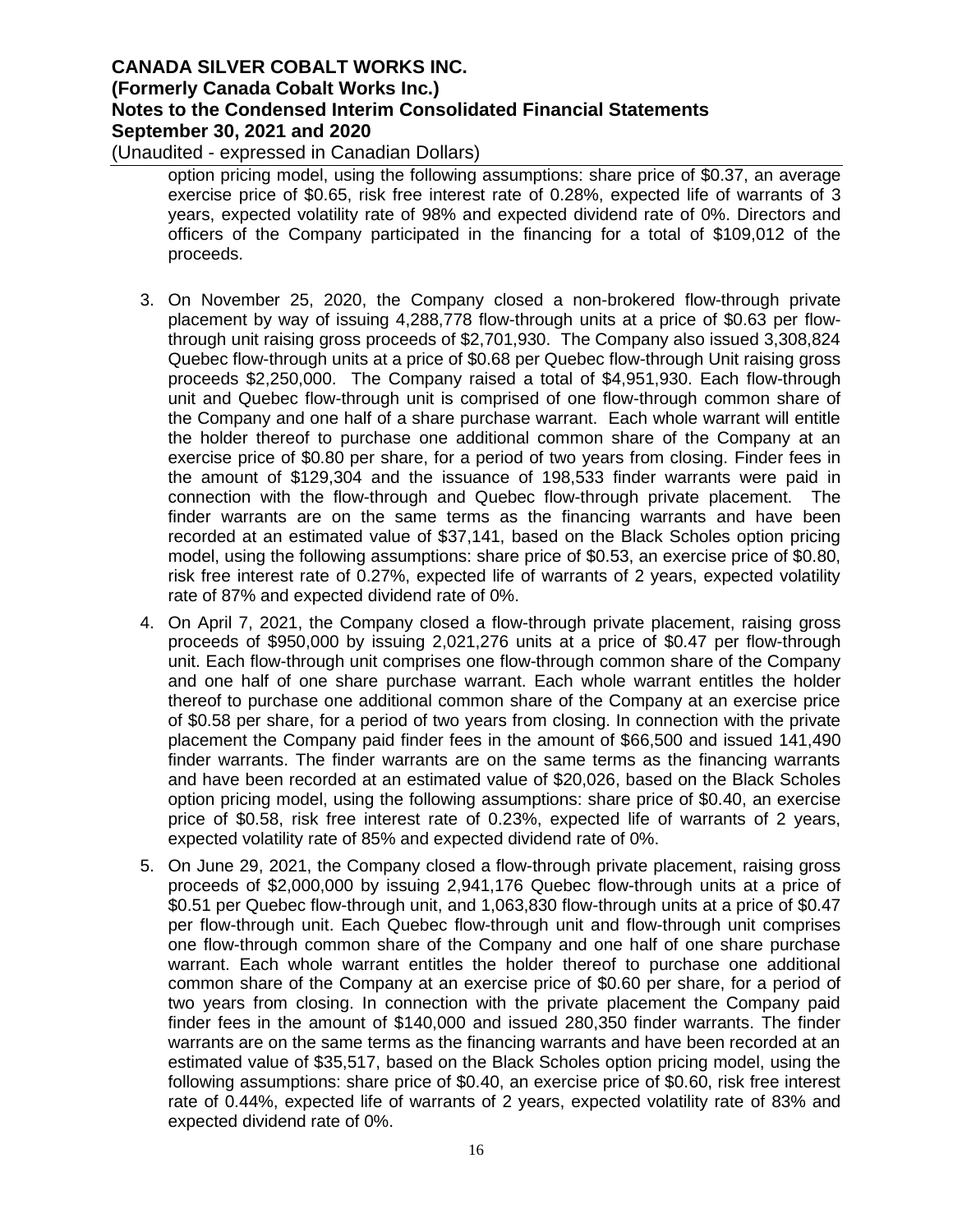#### **b). Exercise of Options**

During the nine months ended September 30, 2021, the Company issued 1,413,000 common shares related to the exercise of 1,413,000 stock options at an exercise price between \$0.05 to \$0.45 per share, for total consideration of \$337,250.

#### **c). Exercise of Warrants**

During the nine months ended September 30, 2021, the Company issued 165,000 common shares related to the exercise of 165,000 warrants at an exercise price of \$0.55 per share, for total consideration of \$90,750.

### **d). Other**

During the nine months ended September 30, 2021 there were no common shares issued by the Company other than for private placements or the exercise of options and warrants.

#### **9.3 Stock Option Plan**

The Company has in place a stock option plan (the "Plan") under which officers, directors, employees and consultants are eligible to receive incentive stock options.

The aggregate number of common shares reserved for issuance under the Plan and common shares reserved for issuance under any other share compensation arrangement granted or made available by the Company from time to time may not exceed in aggregate 10% of the Company's common shares issued and outstanding at the time of grant. The term of any options granted under the Plan will be fixed by the Board of Directors and may not exceed ten years, but so long as the Company remains a "Tier 2" issuer under the policies of the Toronto Stock Exchange, options may not exceed a term of five years. The exercise price of options granted under the Plan will be determined by the Board of Directors, provided that it is not lower than the fair market value of the option shares on the date of the grant of the option.

The terms of the plan are as follows:

- (i) the maximum number of shares that can be received by a beneficiary during any 12 month period is limited to 5% of issued and outstanding shares;
- (ii) the maximum number of shares that can be reserved for a consultant during any 12 month period is limited to a 2% of issued and outstanding shares; and
- (iii) the maximum number of shares that can be reserved for a supplier of investor relations services during any 12-month period is limited to 2% of issued and outstanding shares; moreover, the options granted may be exercised on a 12 month period after the grant, at the rate of 25% per quarter.

The following is a summary of the changes in the Company's stock option activities for the nine months ended September 30, 2021 and year ended December 31, 2020: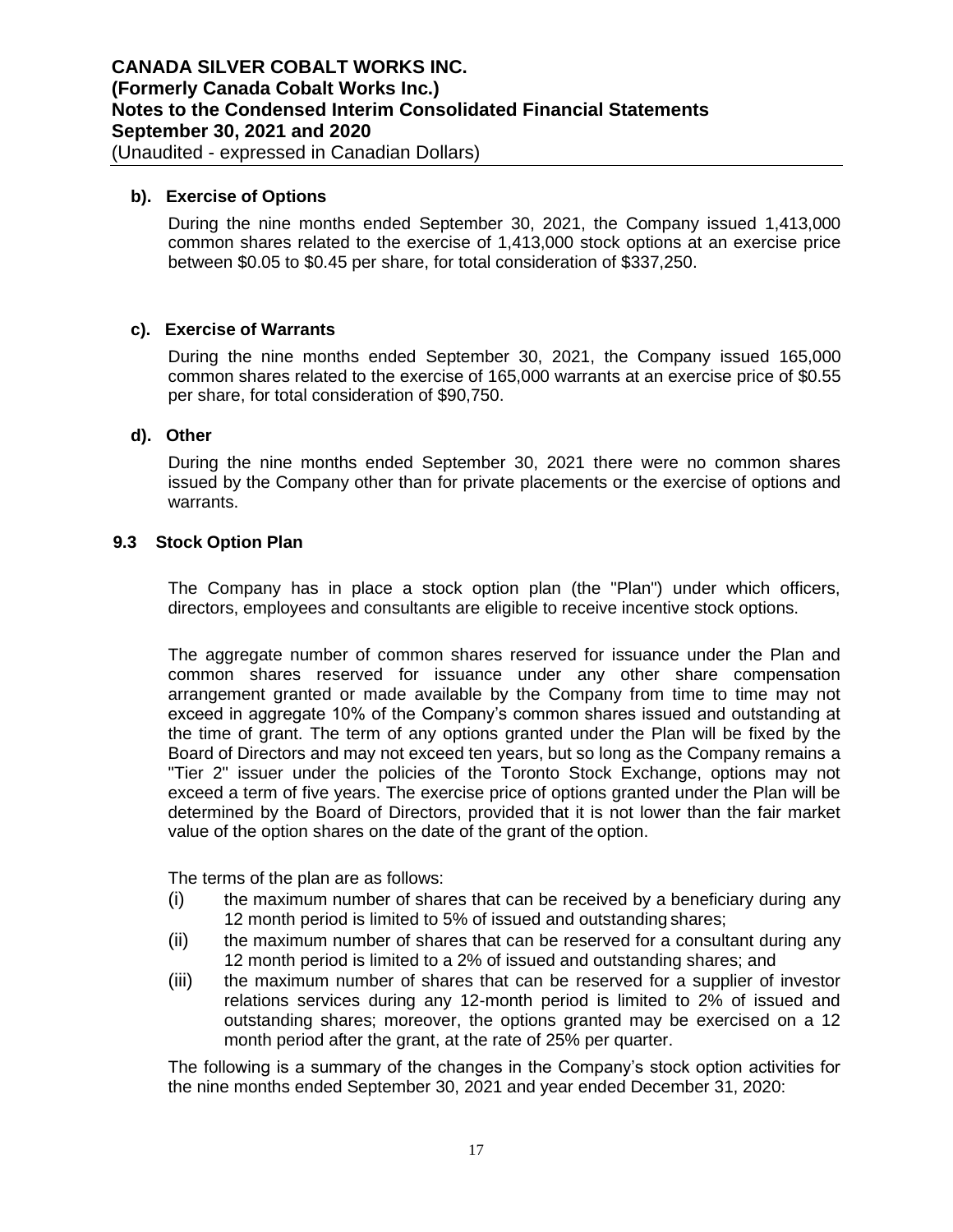|                                 | <b>September 30, 2021</b> |                  | December 31, 2020 |           |
|---------------------------------|---------------------------|------------------|-------------------|-----------|
|                                 |                           | <b>Weighted-</b> |                   | Weighted- |
|                                 |                           | average          |                   | average   |
|                                 | Number of                 | exercise         | Number of         | exercise  |
|                                 | options                   | price            | options           | price     |
|                                 |                           | S                |                   |           |
| Outstanding, beginning of year  | 9,351,000                 | 0.343            | 8,073,000         | 0.322     |
| Granted                         | 980,000                   | 0.388            | 3,288,000         | 0.370     |
| Exercised                       | (1,513,000)               | 0.239            | (1,910,000)       | 0.252     |
| <b>Expired</b>                  | (1,500,000)               | 0.403            | (100,000)         | 0.520     |
|                                 |                           |                  |                   |           |
|                                 |                           |                  |                   |           |
| Outstanding, end of period/year | 7,318,000                 | 0.357            | 9,351,000         | 0.343     |
| Exercisable, end of period/year | 7,318,000                 | 0.357            | 9,351,000         | 0.343     |

The following table summarizes information regarding stock options outstanding and exercisable as at September 30, 2021:

| <b>Exercise price</b>                                                                              | Number of<br>options<br>outstanding            | Number of<br>options<br>exercisable            | <b>Weighted-</b><br>average<br>remaining<br>contractual<br>life<br>(vears) | <b>Weighted-</b><br>average<br>exercise<br>price |
|----------------------------------------------------------------------------------------------------|------------------------------------------------|------------------------------------------------|----------------------------------------------------------------------------|--------------------------------------------------|
| <b>Options</b><br>$$0.100 - $0.200$<br>$$0.210 - $0.300$<br>$$0.310 - $0.400$<br>$$0.410 - $0.700$ | 100,000<br>3,025,000<br>1,880,000<br>2,313,000 | 100,000<br>3,025,000<br>1,880,000<br>2,313,000 | 1.00<br>1.53<br>2,86<br>3,75                                               | 0.200<br>0.282<br>0.336<br>0.479                 |
| <b>Total</b>                                                                                       | 7,318,000                                      | 7,318,000                                      | 2.56                                                                       | 0.357                                            |

The weighted average fair value of the options granted during the nine months ended September 30, 2021 was estimated at \$0.246 per option (full-year 2020: \$0.286) at the grant date using the Black-Scholes option pricing model. The weighted average assumptions used for the calculation were: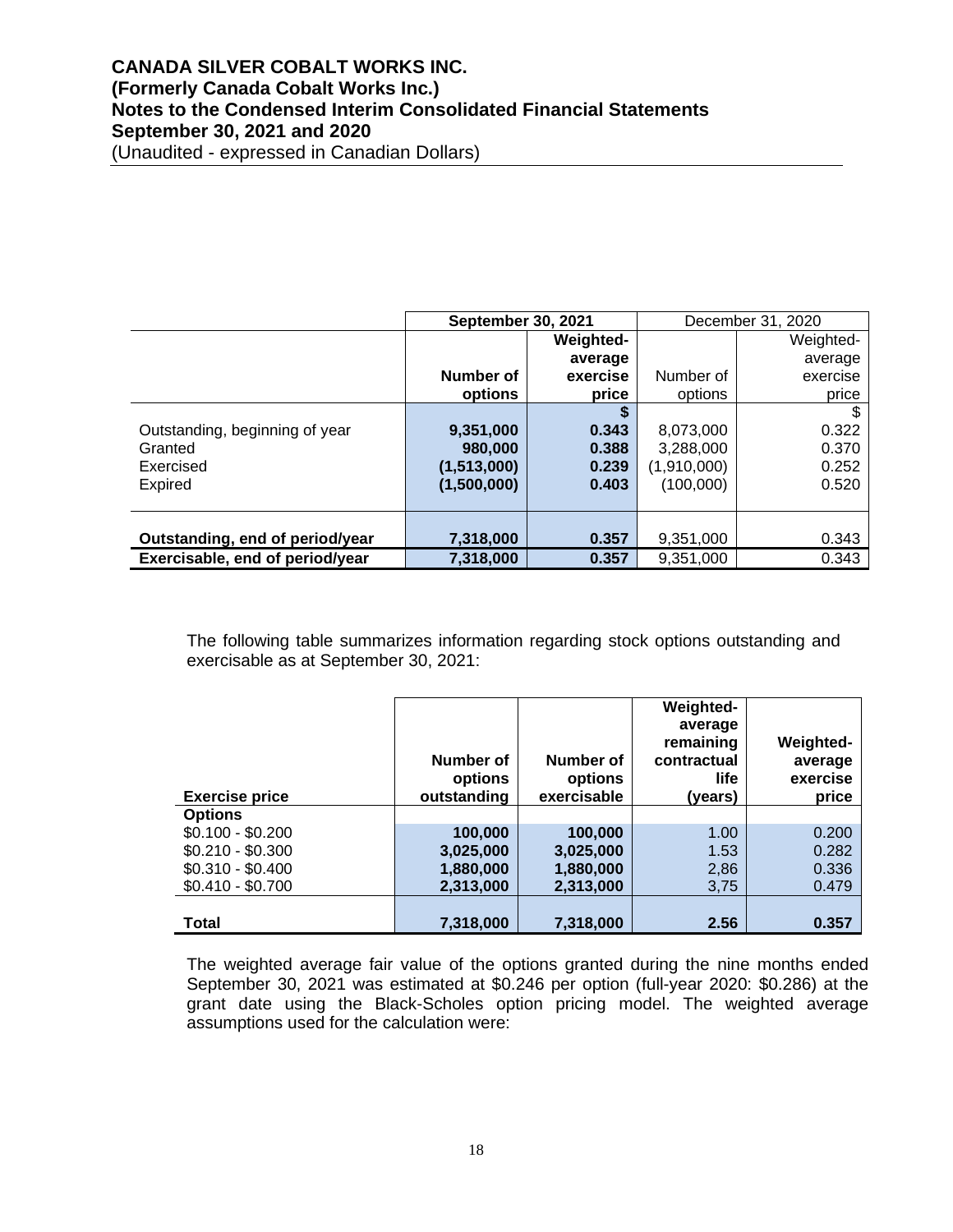(Unaudited - expressed in Canadian Dollars)

|                             | September 30,            | December 31, |
|-----------------------------|--------------------------|--------------|
|                             | 2021                     | 2020         |
| Risk free interest rate     | 0.51%                    | 0.54%        |
| Expected life               | 2.8 years                | 3.5 years    |
| <b>Expected volatility</b>  | 91%                      | 103%         |
| Share price                 | 0.44                     | 0.41         |
| Expected dividend per share | $\overline{\phantom{a}}$ |              |

Expected volatility was calculated using historical daily closing share prices for the Company's common shares using the same time period as the life of the option.

### **9.4 Share purchase warrants**

The following is a summary of the changes in the Company's share purchase warrants for the nine months ended September 30, 2021 and year ended December 31, 2020:

|                                       | <b>September 30, 2021</b> |                  |               | December 31, 2020 |
|---------------------------------------|---------------------------|------------------|---------------|-------------------|
|                                       |                           | <b>Weighted-</b> |               | Weighted-         |
|                                       |                           | average          |               | average           |
|                                       | Number of                 | exercise         | Number of     | exercise          |
|                                       | warrants                  | price            | warrants      | price             |
|                                       |                           |                  |               |                   |
| Outstanding, beginning of period/year | 27, 187, 793              | 0.739            | 10,126,856    | 0.570             |
| Granted                               | 3,434,981                 | 0.593            | 21,270,638    | 0.662             |
| Exercised                             | (165,000)                 | 0.550            | (3,038,690)   | 0.505             |
| <b>Expired</b>                        |                           |                  | (1, 171, 011) | 0.740             |
|                                       |                           |                  |               |                   |
|                                       |                           |                  |               |                   |
| Outstanding, end of period/year       | 30,457,774                | 0.630            | 27,187,793    | 0.739             |

During the nine months ended September 30, 2021, in conjunction with private placements, the Company issued a total of 3,434,981 share purchase warrants.

The following table summarizes information regarding share purchase warrants outstanding and exercisable as at September 30, 2021:

|                       | <b>Number of warrants</b> | Weighted-<br>average<br>remaining<br>contractual life | <b>Weighted-</b><br>average<br>exercise |
|-----------------------|---------------------------|-------------------------------------------------------|-----------------------------------------|
| <b>Exercise price</b> | outstanding               | (vears)                                               | price                                   |
| \$0.50                | 2,876,493                 | 0.42                                                  | \$0.50                                  |
| \$0.55                | 6,507,071                 | 1,78                                                  | \$0.55                                  |
| \$0.58                | 1,152,128                 | 1.77                                                  | \$0.58                                  |
| \$0.60                | 2,282,853                 | 2.00                                                  | \$0.60                                  |
| \$0.65                | 12,485,231                | 2.15                                                  | \$0.65                                  |
| \$0.70                | 1,156,665                 | 0.96                                                  | \$0.70                                  |
| \$0.80                | 3,997,333                 | 1.41                                                  | \$0.80                                  |
|                       |                           |                                                       |                                         |
| <b>Total</b>          | 30,457,774                | 1.54                                                  | \$0.630                                 |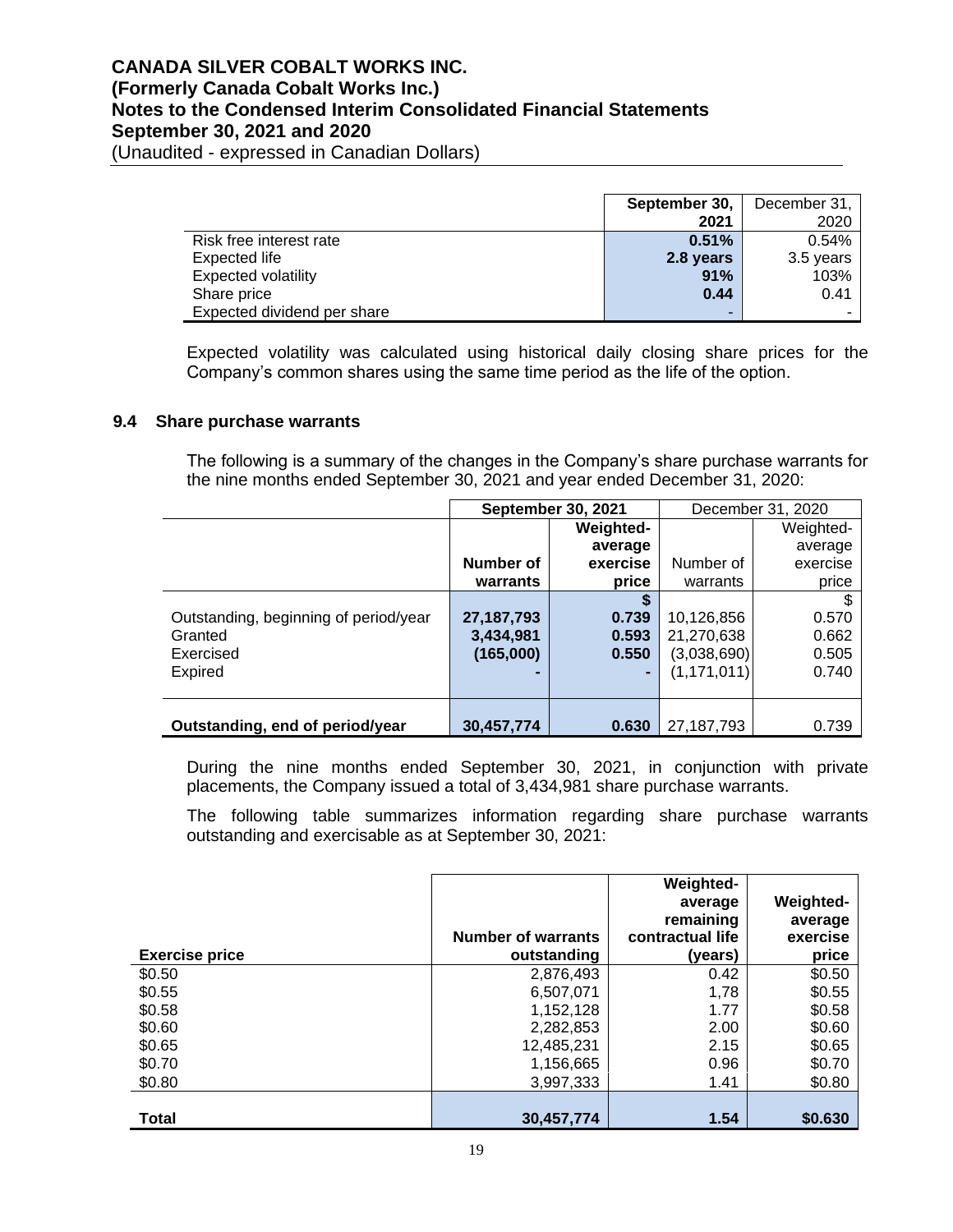The weighted average fair value of the warrants granted during the nine months ended September 30, 2021 was estimated at \$0.136 per warrant at the grant date using the Black-Scholes Pricing Model. The weighted average assumptions used for the calculation were:

|                             | September 30 | December 31 |
|-----------------------------|--------------|-------------|
|                             | 2021         | 2020        |
| Risk free interest rate     | 0.37%        | 0.30%       |
| Expected life               | 2 years      | 3 years     |
| <b>Expected volatility</b>  | 84%          | 98%         |
| Share price                 | 0.40         | 0.44        |
| Expected dividend per share | -            |             |

Expected volatility was calculated using historical daily closing share prices for the Company's common shares using the same time period as the life of the option.

### **10. RELATED PARTY TRANSACTIONS**

The Company has entered into agreements with officers of the Company and private companies controlled by officers and directors of the Company for management consulting, geological consulting and other services required by the Company.

In accordance with IAS 24, key management personnel are those persons having authority and responsibility for planning, directing and controlling the activities of the Company directly or indirectly, including any directors (executive and non-executive) of the Company.

The remuneration of key management personnel including the CEO, President and COO, CFO, corporate secretary, and directors of the Company for the three months ended September 30, 2021 was \$153,999 (2020 - \$89,172) and share based payments valued at \$nil (2020 - \$542,763).

The remuneration of key management personnel including the CEO, President and COO, CFO, corporate secretary, and directors of the Company for the nine months ended September 30, 2021 was \$464,550 (2020 - \$311,400) and share based payments valued at \$31,163 (2020 - \$726,583). See Note 13.

There were no Directors' fees paid to members of the Board of Directors for the three and nine months ended September 30, 2021 and 2020.

During the nine months ended September 30, 2021 the Company received repayment of \$700,000 advanced to Granada, and advanced a further \$364,877 to Granada, a related party and shareholder of the Company, with which there are four common directors and three common officers.

As at September 30, 2021, there was \$28,363 of amounts payable to Granada (2020 - \$nil), and \$463,164 of amounts receivable from Granada. These amounts are unsecured, non-interest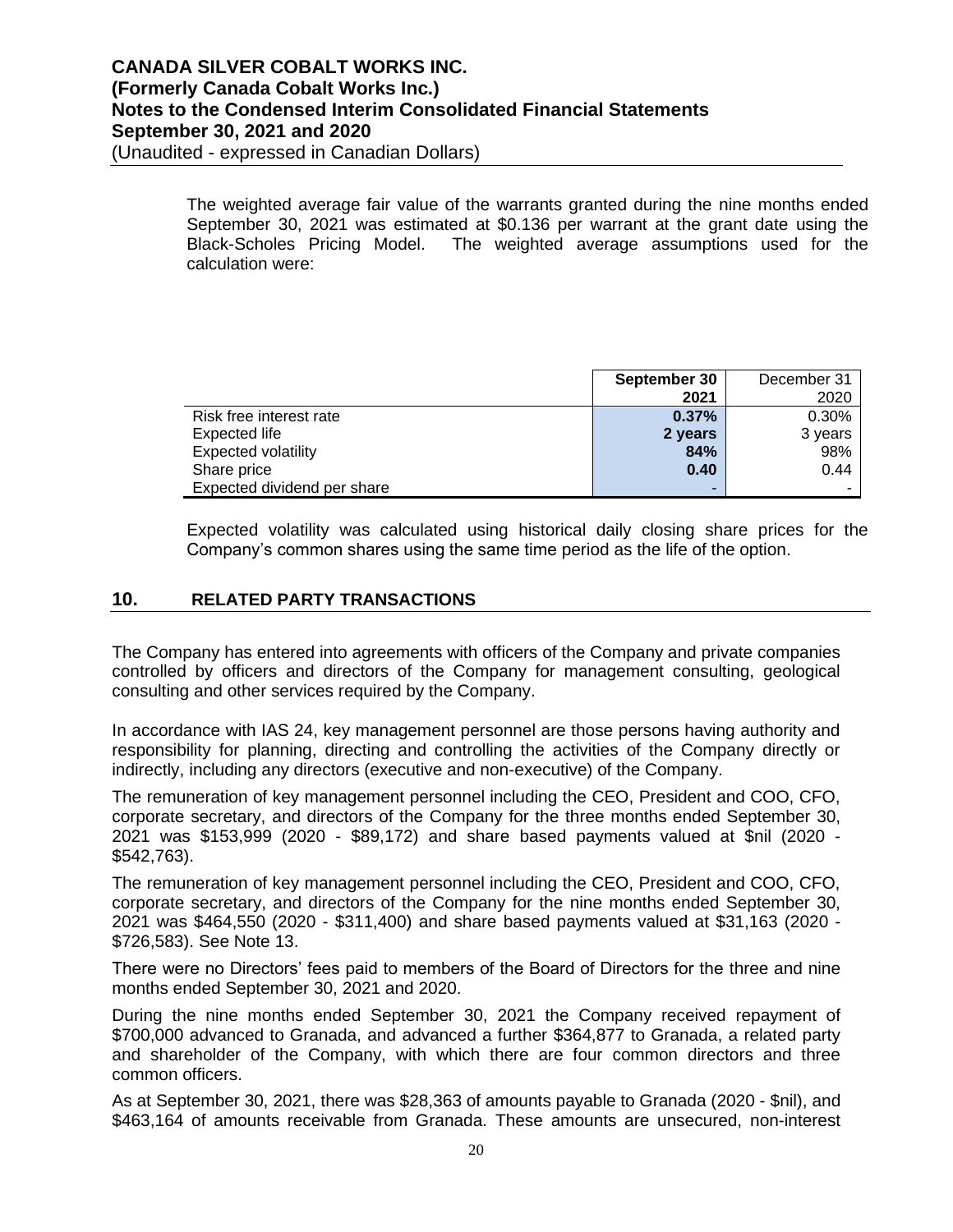(Unaudited - expressed in Canadian Dollars)

bearing with no fixed terms of repayment.

During the nine months ended September 30, 2021, the Company acquired 10,500,000 shares of Granada. 500,000 shares were acquired on secondary markets between February 5 and February 9, 2021 at prices between \$0.18 and \$0.20 per share. 5,000,000 units were acquired through a private placement on February 23, 2021 at \$0.20 per unit. Each unit comprising one common share of the Granada and one share purchase warrant. Each whole warrant entitling the Company to purchase one additional common share of Granada at an exercise price of \$0.22 per share for a period of three years from closing. 5,000,000 shares were acquired through the exercise of 5,000,000 common share purchase warrants at an exercise price of \$0.22 per warrant.

See Notes 9 and 14.

### **11. CAPITAL MANAGEMENT**

The Company's Capital Management policies set out in the Company's annual financial statements for the year ended December 31, 2020 have been applied consistently for the nine months ended September 30, 2021.

### **12. FINANCIAL INSTRUMENTS AND RISK FACTORS**

The Company's risk exposures and the impact on the Company's financial instruments are summarized below:

#### **Credit Risk**

Credit risk is the risk of loss associated with counterparty's inability to fulfill its payment obligations. The Company is exposed to credit risk on its cash and amounts receivable. The Company has deposited its cash with reputable financial institutions, from which management believes the risk of loss is minimized. As at September 30, 2021 and 2020 cash was held with major Canadian financial institutions. Management believes that the risk of loss from amounts receivable is low. See Note 4.

#### **Liquidity Risk**

The Company's approach to managing liquidity risk is to ensure that it will have sufficient liquidity to meet liabilities when due. The Company is regularly seeking equity financing as indicated in Note 1. There can be no assurance that the Company will be successful in its efforts to arrange additional financing on terms satisfactory to the Company. If additional financing is raised by the issuance of shares from the treasury of the Company, existing shareholders ownership may be diluted. See Note 14.

#### **Market Risk**

Market risk is the risk of loss that may arise from changes in market factors such as interest rates and commodity and equity prices.

#### (a) Interest rate risk

The Company is not exposed to interest rate risk as it does not have interest bearing debt.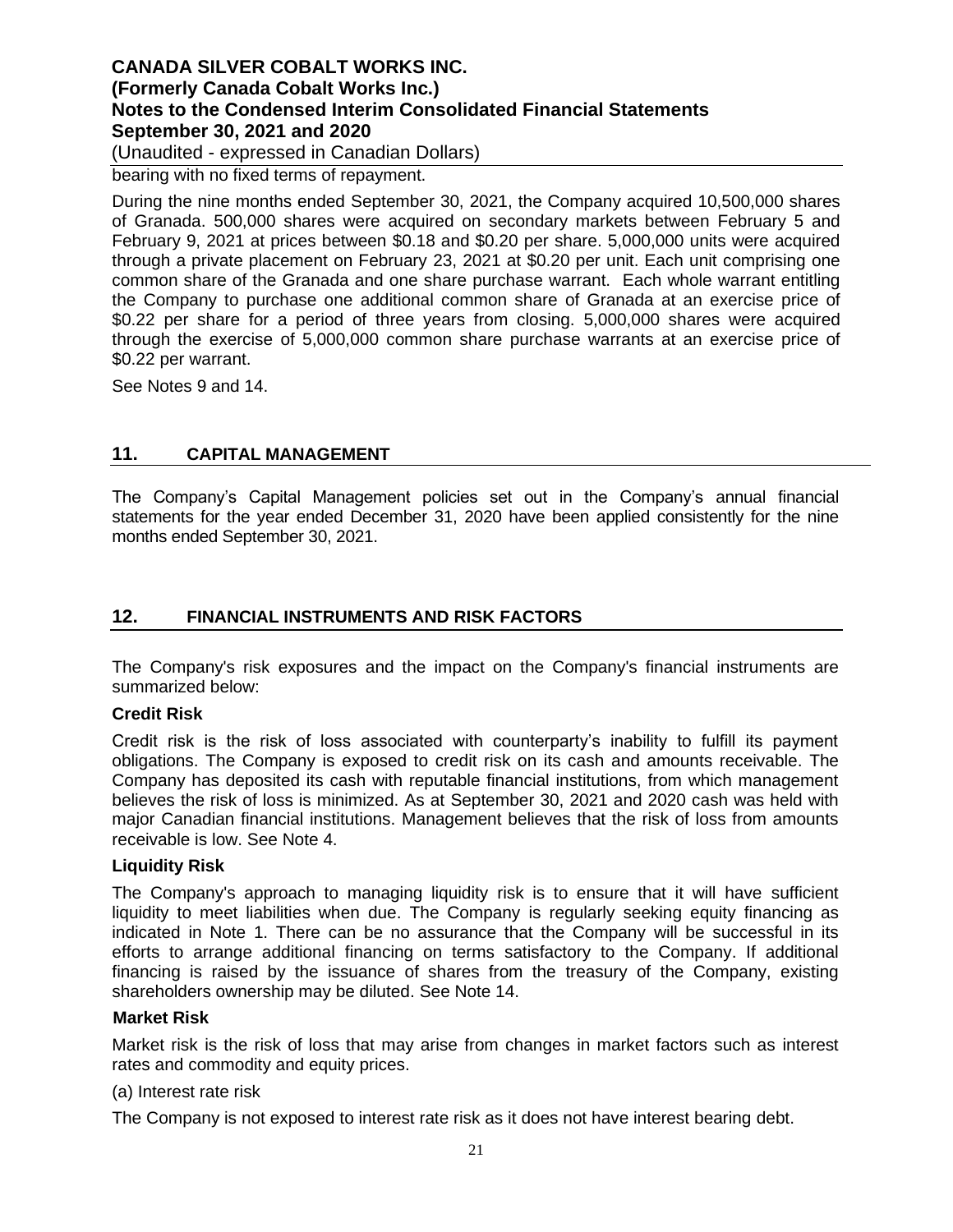(Unaudited - expressed in Canadian Dollars)

#### (b) Commodity price risk

The ability of the Company to develop its mineral properties and the future profitability of the Company is directly related to the market prices of silver, cobalt and nickel.

#### (c) Share price risk

The Company is exposed to share price risk related to the common shares of Granada. A 10% change in the share price of the Company's marketable securities would result in a corresponding change to net loss in the amount of \$105,000 for the nine month period ended September 30, 2021.

#### **Currency Risk**

As the Company transacts business in Canadian dollars, there is minimal foreign currency risk at September 30, 2021 and December 31, 2020.

#### **13. COMMITMENTS AND CONTINGENCIES**

### (a) Environmental Contingencies

The Company's exploration activities are subject to various laws and regulations governing the protection of the environment. These laws and regulations are continually changing and generally becoming more restrictive. The Company has made, and expects to make in the future, expenditures to comply with such laws and regulations.

#### (b) Flow-Through Shares

The Company has indemnified the subscribers of current and previous flow-through share offerings against any tax related amounts that may become payable by the subscribers as a result of the Company not meeting this expenditure commitment. As at September 30, 2021 the Company has incurred enough exploration expenses as required under the flow-through share offerings during 2020. These expenses must be incurred prior to December 31, 2021. See Note 14.

#### (c) Management Contracts

The Company is party to multiple management contracts. Upon the occurrence of certain events such as a change in control, the contract requires payment of up to \$704,000. As a triggering event has not taken place, the contingent payment has not been reflected in these financial statements.

#### (d) Matachewan First Nation Community Memorandum of Understanding

The Company has entered into a Memorandum of Understanding ("MOU") with the Matachewan First Nation community in connection with certain exploration and evaluation programs in their area; to support the engagement process, 2% of the exploration costs are provided to the First Nation, calculated and paid on an annual basis following the end of the calendar year.

In addition, the Company has entered into a second MOU with both Temagami First Nation and Teme-Augama Nation to provide a framework process for consultation during the life of the project.

The MOUs also include terms outlining environmental protection, employment, training and business opportunities, and mitigation of impacts on the traditional pursuits of the members of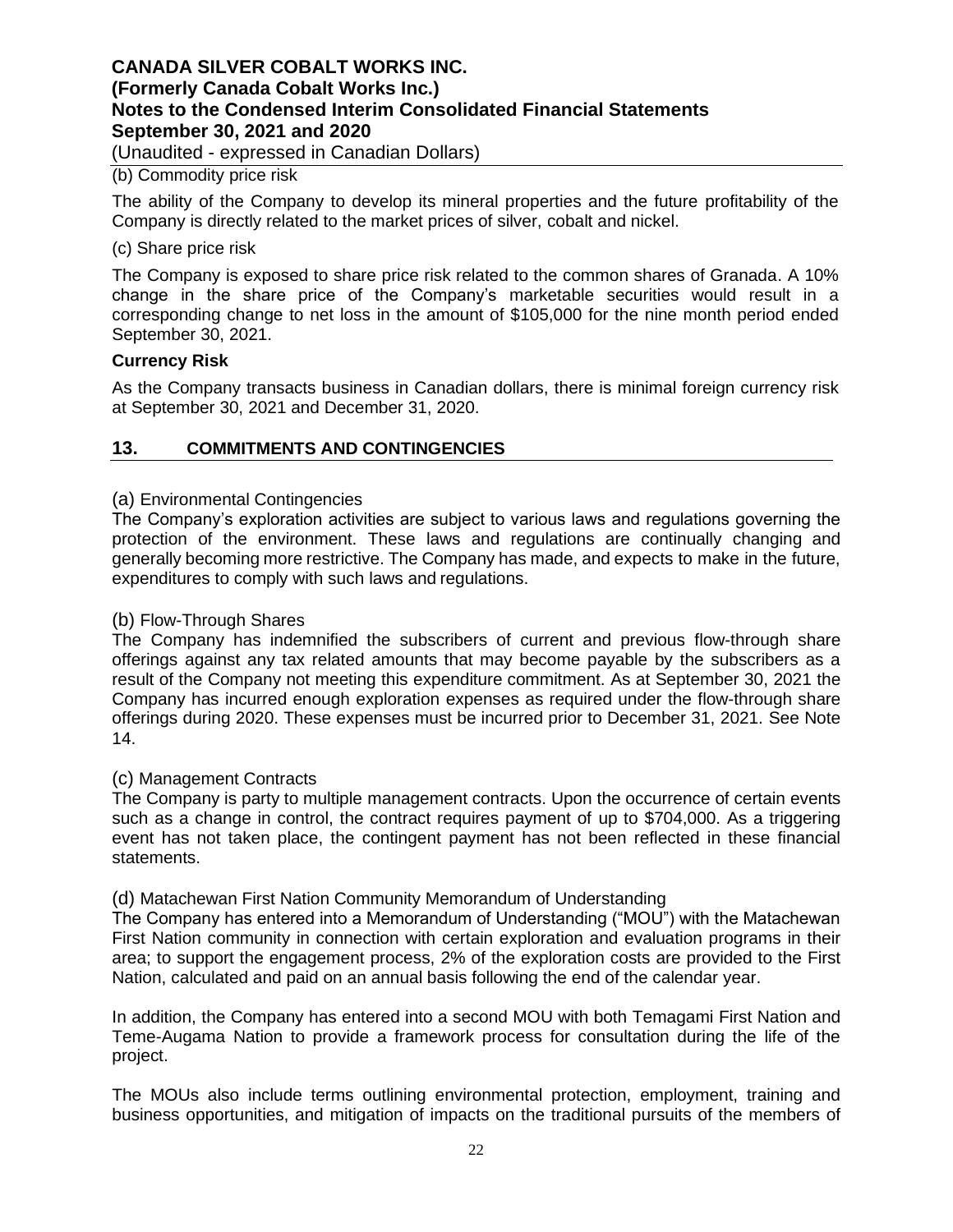(Unaudited - expressed in Canadian Dollars)

the First Nation communities.

### **14. AMENDMENTS TO PRIOR PERIOD**

Amendments were made to certain financial statement line items for the comparative period ending September 30, 2020 due to changes in the valuation of equity instruments granted in that period. Those changes were as follows:

| Interim Consolidated Statements of Loss and<br>Comprehensive Loss – nine months<br>ended |                        |                       |
|------------------------------------------------------------------------------------------|------------------------|-----------------------|
| <b>September 30, 2020</b>                                                                | <b>Original figure</b> | <b>Amended figure</b> |
| Exploration and evaluation                                                               | 4,091,431              | 5,889,610             |
| Stock based compensation                                                                 | 726,583                | 520.486               |
| Net comprehensive loss in the period                                                     | 6,480,071              | 8,072,153             |
| Net loss per share – basic and diluted                                                   | 0.074                  | 0.085                 |

| <b>Consolidated Statements of Changes</b><br>in<br><b>Interim</b><br>Equity – nine months ended September 30, 2020 | <b>Original figure</b> | <b>Amended figure</b> |
|--------------------------------------------------------------------------------------------------------------------|------------------------|-----------------------|
|                                                                                                                    |                        |                       |
| Share capital                                                                                                      | 33,910,370             | 39,481,583            |
| Reserves                                                                                                           | 16,157,301             | 7,402,325             |
| Contributed surplus                                                                                                |                        | 4.844.479             |
| Deficit                                                                                                            | (43, 935, 298)         | (45, 527, 379)        |

| Consolidated Statements of Cash Flows - nine          |                 |                       |
|-------------------------------------------------------|-----------------|-----------------------|
| months ended September 30, 2020                       | Original figure | <b>Amended figure</b> |
| Loss before tax                                       | (6,480,071)     | (8,072,153)           |
| Stock based compensation                              | 726.583         | 520.486               |
| Issuance of shares for property and asset acquisition | 913.085         | 2.711.264             |

### **15. SUBSEQUENT EVENTS**

**Since October 1, 2021,** the Company has granted 3,140,000 stock options to certain officers, employees and contractors of the Company at exercises prices of \$0.22 and \$0.25 and expiry terms of three and five years from the date of the grant.

**On October 25, 2021,** the Company announced that it had completed a fully-subscribed marketed public offering by raising total proceeds of \$7,475,000, including approximately \$975,000 following the exercise in full of an over-allotment option by Research Capital Corporation and Canaccord Genuity Corp., the co-lead agents for the offering. At closing, CCW issued 20,884,109 units at a price of \$0.21 per unit for proceeds of \$4,385,663 and 13,431,900 flow-through units at a price of \$0.23 per flow-through unit for proceeds of \$3,089,337. Each unit comprises one common share of the Company and one share purchase warrant. Each flowthrough unit comprises one flow-through common share of the Company and one share purchase warrant. Each whole warrant entitles the holder thereof to purchase one additional common share of the Company at an exercise price of \$0.25 per share, for a period of two years from closing. In connection with the private placement the Company paid finder fees in